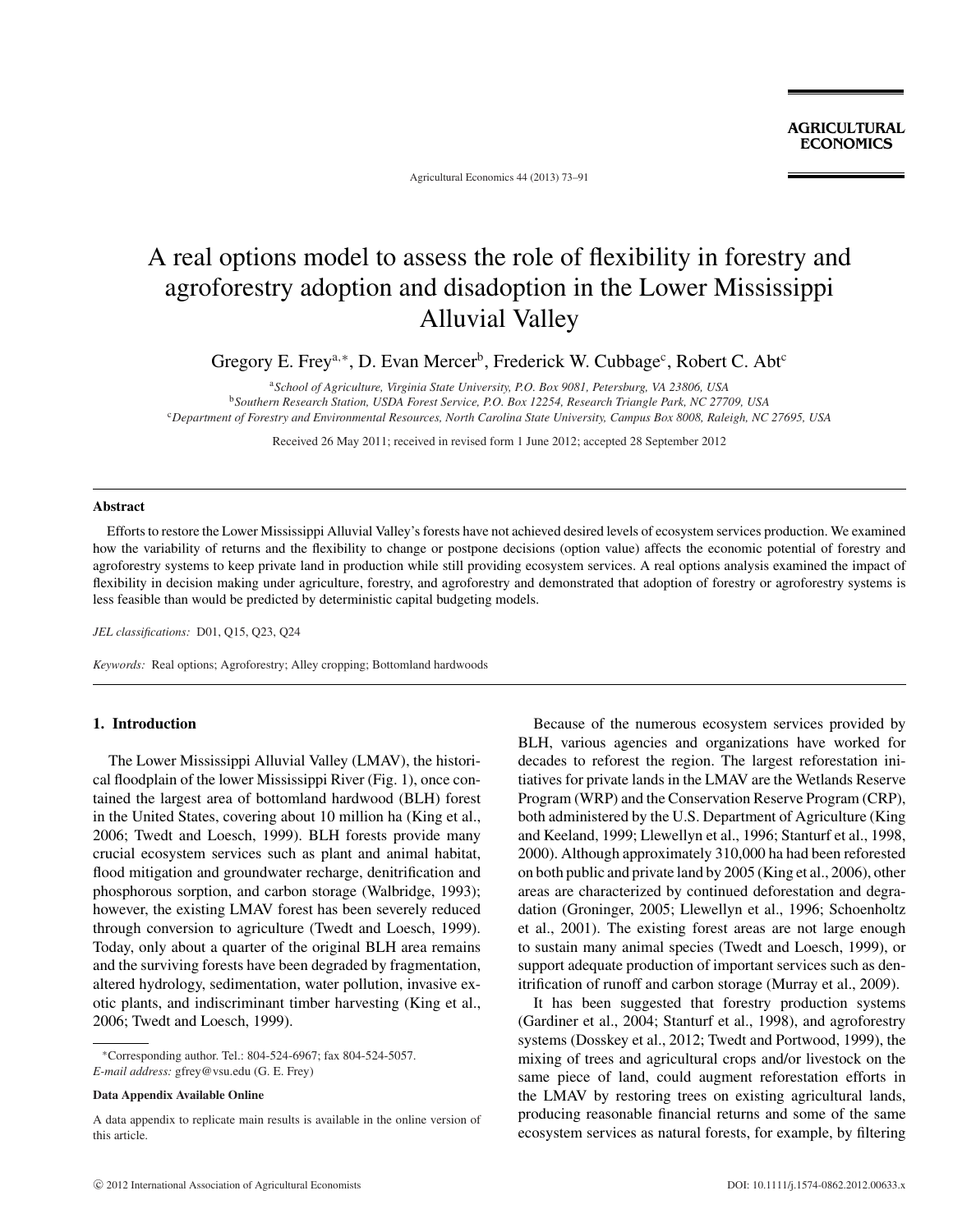

Fig. 1. Geographic extent of the Lower Mississippi Alluvial Valley (LMAV) (LMVJV 2002).

runoff water and providing habitat buffers and corridors for wildlife species (Dosskey et al., 2012).

The great majority of land in the LMAV is privately owned, as much as 97% by one estimate (NRCS, 2010), and 80–85% of LMAV forests are privately owned (King et al., 2006; Twedt and Loesch, 1999). Therefore, understanding the behavior of private landholders will be essential to the success of any reforestation initiative in the LMAV. Many *ex ante* adoption feasibility studies of forestry and agroforestry systems have used capital budgeting criteria to compare farm and forest investment returns; examples in the LMAV include Amacher et al. (1997) and Frey et al. (2010). Our objective is to extend those analyses by using a real options (RO) approach to model land-allocation decisions, thus providing insight on how risk and variability can affect these decisions. We developed a detailed application of the RO framework to estimate the economic feasibility for forestry and agroforestry systems in the LMAV.

#### *1.1. Background and approach*

Deterministic capital budgeting models have been used to estimate profitability and other indicators of expected returns to forestry and agroforestry in the LMAV, such as net present value (NPV). These studies have found that some forest plantations can be competitive with agriculture on marginal, or even average, lands (Amacher et al., 1997; Anderson and Parkhurst, 2004; Frey et al., 2010; Huang et al., 2004; Ibendahl, 2008; Stanturf and Portwood, 1999). Other models have built upon these deterministic capital budgeting models to evaluate the possibility of converting agricultural land to forest, and vice versa. Specifically, Shulstad et al. (1980) utilized a cost/benefit ratio technique to estimate the potential conversion of noncropland to cropland in the LMAV region. More recently, complex computer simulation models, such as the FASOMGHG model (Adams et al., 2005), have been used to forecast large-scale land use change, based on predicted changes in input variables over time. The FASOMGHG model and others assume "deterministic expectations, or 'perfect foresight'" (Adams et al. 2005, p. 53).

However, variability in returns and decision-making flexibility may also play a role in private land-use decisions. A good land manager will value the option to change or postpone decisions in order to adapt to changing conditions. Certain land-use practices may provide more flexibility to alter decisions than others. Deterministic models, including those described by Frey et al. (2010), Shulstad et al. (1980), and Adams et al. (2005) are only able to incorporate changing conditions in the sense of changes in today's conditions that may be expected in the future, and can permit decisions that adapt to these circumstances. However, deterministic models cannot predict which decisions would be optimal under risky or uncertain conditions. In deterministic models, decision makers are assumed to have perfect foresight of future conditions, or as Adams et al. (2005, p. 53) puts it, "expected future prices and the prices that are realized in the future are identical." In contrast, RO techniques can be used to estimate the value created by having flexibility when facing uncertain future conditions. Utilizing both stochastic and deterministic models can provide important insights about financial decisions.

Our research built upon previous deterministic capital budgeting research related to the adoption potential of a variety of agroforestry and forestry systems in the LMAV (Frey et al., 2010) by developing and applying a stochastic RO model that includes the value of flexibility in land-use choices by private landowners. Both agriculture and forestry (and agroforestry) systems offer at least some flexibility in certain decisions. RO research has demonstrated that the decision to harvest timber will be determined by the state of variable timber prices, rather than set at a fixed, pre-determined stand age; that is, if prices are not favorable, a landowner can choose to postpone the harvest (Haight and Holmes, 1991; Plantinga, 1998). Another flexible decision is whether and when to convert land from agriculture to forestry. A landowner may easily put off the decision to reforest/afforest and continue farming until the following year, depending on the relative prices and yields of agricultural crops and timber. Behan et al. (2006) and Wiemers and Behan (2004) used RO to show that it is optimal for a farmer to wait longer to reforest/afforest than is estimated by a standard discounted cash-flow framework because of establishment costs and the relative irreversibility of the decision to switch to forestry.

Although the decision to switch to forestry was modeled as irreversible by Behan et al. (2006) and Wiemers and Behan (2004) because of regulations in Europe and the forest carbon offset market, this is not generally true. Land conversion from forest use to agriculture involves numerous up-front costs, such as stump removal, that are barriers to shifting to agriculture, but the barriers are not insurmountable. We therefore modeled the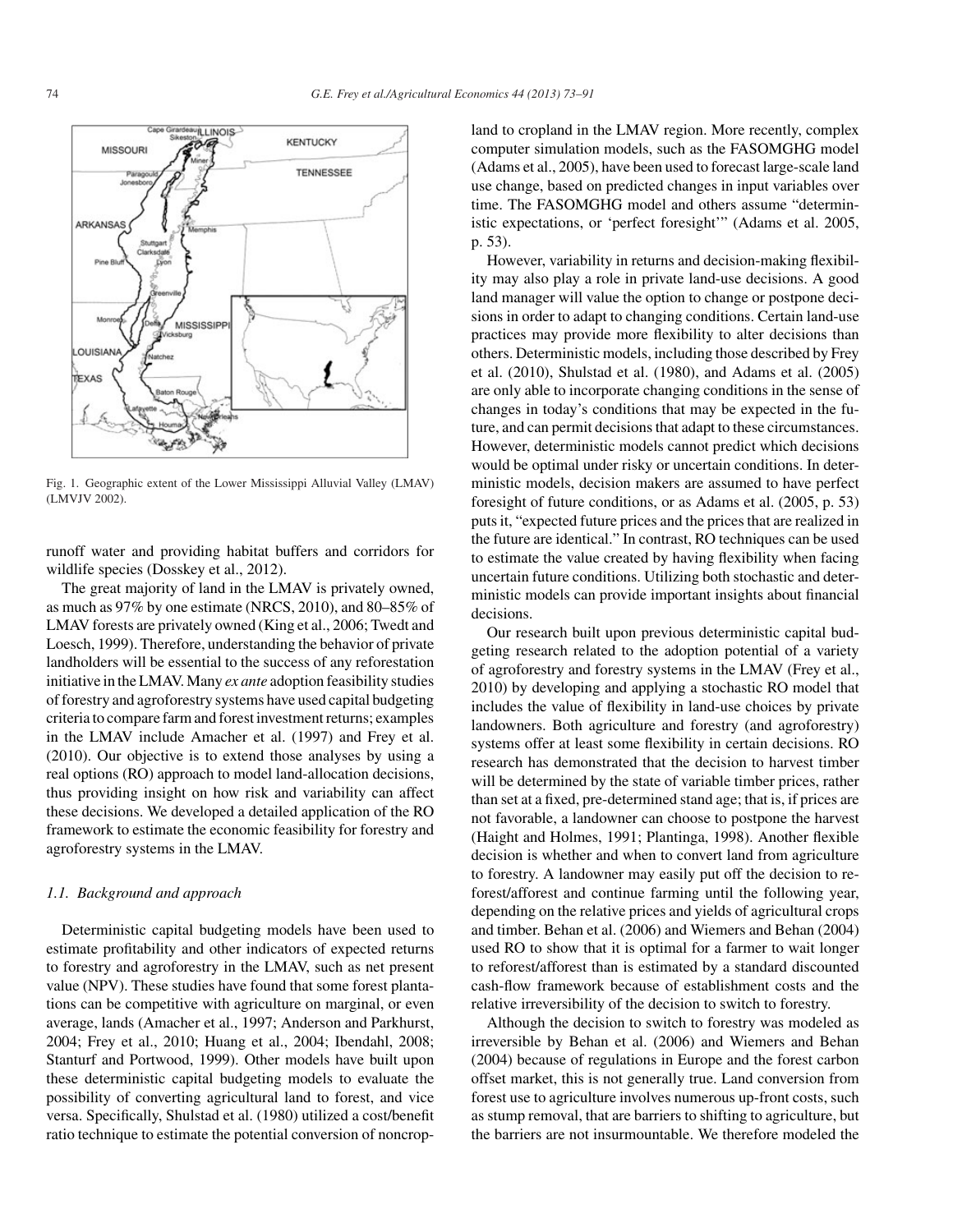decisions to switch from conventional agriculture to forestry (or agroforestry) and from forestry (or agroforestry) to agriculture as a dichotomy of choices that allows switching from one land use to another, and switching back again; that is, including both the adoption and disadoption choices for forestry/agroforestry. Although studies have shown that adoption and disadoption are both important choices that land managers make (German et al., 2006; Kiptot et al., 2007), our review of published forestry and agroforestry economics literature found no stochastic models that explicitly take this dichotomy of choices into account.

Flexibility in response to risk can impact decisions. The flexibility to put off reforestation provides additional value to agriculture, and the flexibility to postpone timber harvest adds value to forestry/agroforestry. Because previous research related to risk and flexibility with stochastic models has not included these decisions in a single model, it is not known how the relative magnitudes of the value of flexibility, or option value, compare. Depending on which system provides more option value, forestry (and agroforestry) will be either more or less likely to be adopted than predicted by deterministic models.

By including the possibility of switching back to agriculture after reforestation in a stochastic RO model, our model uses a novel approach with a well-tested method. We include three forms of flexibility: the flexibility to stay in agriculture, to delay timber harvests depending on crop and timber prices, and to harvest the timber but remain in forestry by replanting the trees. In the last case, the landowner incurs the cost of tree establishment, but not the cost of clearing the land.

#### **2. Real options**

RO analyses are based upon the Bellman equation, which utilizes the principle that decision makers choose a management regime to maximize the sum of rewards (profit, utility, etc.) at the present, and discounted expected future rewards:

$$
V_t(s) = \max_{x \in X(s)} \{ f(s, x) + \delta \cdot E_{\varepsilon} [V_{t+1} (g(s, x, \varepsilon))] \},
$$
  
s \in S,  
 $t = 1, 2, ..., T,$  (1)

where  $V_t(s)$  is the value function denoting the total value of the land at time *t* in state *s*,  $f(s,x)$  is the reward function that gives the financial returns by choosing action *x* under state *s*,  $\delta = \frac{1}{1+\rho}$  (or  $e^{-\rho}$  for continuous discounting) is the discount  $\delta$  factor (where  $\rho$  is the traditional annual discount rate) and factor (where  $\rho$  is the traditional annual discount rate), and  $E[\cdot]$  is the expectation operator. *T* is the time horizon of the management question;  $g(\cdot)$  is the transition function from states *s,* actions *<sup>x</sup>*, and some shock ε (variability, risk) in year *<sup>t</sup>* to states in year  $t + 1$ . The key difference between the Bellman equation and cash-flow counterparts is the recursive nature of the decision-making process. It assumes that decisions made in year *t* can also be put off until year  $t + 1$ , up until year *T*, much like a land manager could continue to wait to decide whether or not to reforest or cut timber, based on the conditions in the

current year; that is, there is flexibility in the decision-making process.

Most forest harvesting RO models have used a Markovchain Monte Carlo approach to solve the Bellman equation. However, recently partial differential methods have come into favor because of improved precision and other factors (Insley and Rollins, 2005). We utilized a partial differential method in part for these reasons, but also because the backward-moving dynamic program utilized to solve the Markov-chain process would have required knowledge of the time horizon, *T*. Since, in our model, the stand age in year *t* varied depending on what year the landowner switches to forestry, it would be impossible to model in a Markov-chain dynamic program.

For an infinite-horizon model, as modeled by the partial differential method, all points in time become equivalent and the Bellman equation simplifies to (Miranda and Fackler, 2002, pp. 190–191):

$$
V(s) = \max_{x \in X} \{ f(s, x) + \delta \cdot E_{\varepsilon} [V(g(s, x, \varepsilon))] \}.
$$
 (2)

One way to solve for the value function *V*(*s*), and thus determine the optimal regime for each state,  $x(s)$ , is to use a partial differential collocation method, as demonstrated in Miranda and Fackler (2002, pp. 227–238).

#### **3. Data**

# *3.1. Delphi assessment*

Agroforestry is not currently widely practiced in the LMAV, and there are few research or demonstration plots. Due to lack of data on agroforestry production in the LMAV, and to validate existing information on forestry and agriculture, we organized three panels of forestry, agriculture, and agroforestry experts in the LMAV for a Delphi assessment<sup>1</sup> to estimate key factors such as yields, costs, prices, and management regimes. The Delphi methodology used in this study is described in Frey et al. (2010).

Land Capability Classification (LCC), "a system of grouping soils primarily on the basis of their capability to produce common cultivated crops..." (NRCS, 2007) was selected to classify sites in the LMAV.<sup>2</sup> LCC combines numerous factors, including drainage class, flooding frequency, etc., to determine general productivity. We focused our analysis on LCC 3 and 5, where trade-offs between agriculture and forestry or agroforestry are most likely to exist (Frey et al., 2010). LCC 3 lands

<sup>1</sup> Dalkey and Helmer (1963) of the RAND Corporation created the Delphi method as a technique for fostering dialogue among a panel of knowledgeable subjects to work toward a consensus. The methodology utilizes an iterative

approach and anonymity among panelists. <sup>2</sup> LCC range from 1 to 8, with LCC 1 soils being the most well-suited for agricultural purposes and LCC 8 the least. LCC 1 and 2 include the most productive lands, about 25% of LMAV area (NRCS, 2008), and are therefore unlikely to be converted to any type of forestry or agroforestry system. LCC 3 and 5 soils together account for approximately 60% of LMAV area (NRCS, 2008) and include moderately productive to marginal soils. Other classes (LCC 4, 6–8) have limited area in the LMAV or virtually no potential for agriculture.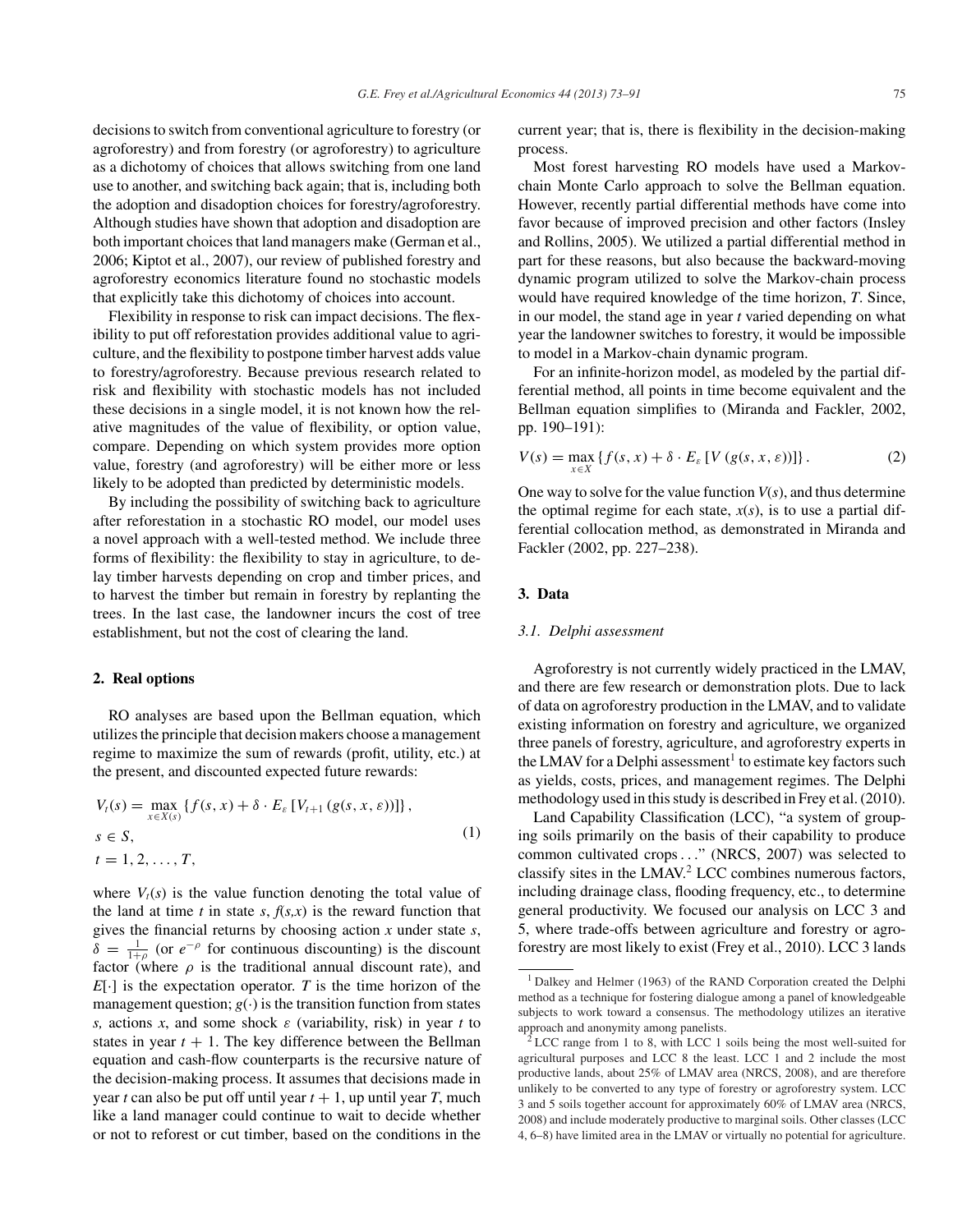| Table 1                                                                                           |
|---------------------------------------------------------------------------------------------------|
| Forestry and agroforestry systems selected for financial analysis by the Delphi assessment panels |

| System name                                                    | Species 1                              | Species 2            | Max stand<br>age in model | Prunings | Thinnings                           | Hunting lease<br>(2008 \$/ha/year) | Management notes                                                                                                                                     |
|----------------------------------------------------------------|----------------------------------------|----------------------|---------------------------|----------|-------------------------------------|------------------------------------|------------------------------------------------------------------------------------------------------------------------------------------------------|
| <b>Wetlands Reserve</b><br>Program                             | Hard hardwood**                        |                      |                           |          |                                     |                                    |                                                                                                                                                      |
| Cottonwood plantation                                          | Eastern cottonwood (Populus deltoides) |                      | 35                        | None     | $\overline{2}$                      | 7.50                               |                                                                                                                                                      |
| Short-rotation woody<br>crop                                   | Soft hardwood*                         |                      | 5                         | None     | None                                | None                               | Coppice and resprout (with<br>resprout control) at end of<br>rotation                                                                                |
| Hard hardwoods<br>plantation                                   | Hard hardwood**                        |                      | 50                        | None     | $\overline{2}$                      | 15.00                              | After 50 years, the site could<br>be clear-cut or managed<br>with small, periodic,<br>sustainable harvests,<br>maintaining a mature<br>intact stand. |
| Cottonwood and oak<br>interplanting<br>(Gardiner et al., 2004) | Eastern cottonwood                     | $\mathrm{Oak}^{***}$ | 50                        | None     | Oaks 2.<br>cottonwood<br>2 coppices | 15.00                              | Cottonwood clear-cut after<br>20 years to allow oak<br>growth. Harvest options<br>same as above.                                                     |
| Pecan alley cropping                                           | Pecan                                  | Agricultural<br>crop | 50                        | None     | None                                | None                               | Nut harvest begins age 8,<br>timber not sold.                                                                                                        |
| Hard hardwoods alley<br>cropping                               | Hard hardwood**                        | Agricultural<br>crop | 50                        | 3        | $\overline{2}$                      | 15.00                              | Alley crop years 0–10,<br>hunting lease after                                                                                                        |
| Cottonwood alley<br>cropping                                   | Eastern cottonwood                     | Agricultural<br>crop | 23                        | 3        | 3                                   | 7.50                               | Alley crop years 0–9,<br>hunting lease after.                                                                                                        |

<sup>∗</sup>Soft hardwood: Eastern cottonwood (*Populus deltoides*), black willow (*Salix nigra*), or American sycamore (*Platanus occidentalis*).

∗∗Hard hardwood: Nuttall oak (*Quercus texana*), cherrybark oak (*Q. pagoda*), water oak (*Q. nigra)*, green ash (*Fraxinus pennsylvanica*), baldcypress (*Taxodium distichum)*, others, or a mix of species.

∗∗∗Oak: Nuttall oak, cherrybark oak, water oak, or other bottomland oak species.

have "severe limitations that reduce the choice of plants or require special conservation practices" (NRCS, 2007) and typically consist of rarely flooded lands with poor drainage in the LMAV (NRCS, 2008). LCC 5 lands have "limitations that limit their use mainly to pasture, range, forestland, or wildlife food and cover" (NRCS, 2007) and typically consist of frequently flooded, very poorly drained land (NRCS, 2008).

The eight agroforestry and forestry systems selected for assessment with the RO model are listed in Table 1. They include hardwood forestry systems and alley cropping agroforestry systems. Alley cropping systems include agricultural crops planted in the "alleys" between rows of trees.

An important input into the RO model is the cost of clearing forestland to switch from forest land use to agriculture, since it is a barrier to switching between land uses. This value was estimated by the Delphi panel to have a median of approximately \$1,356/ha.

# *3.2. Agricultural returns*

Under a Memorandum of Understanding with USDA National Agricultural Statistics Service (NASS) and the Economic Research Service (ERS), we utilized data on farm-level and aggregate revenues in LMAV counties for the three major crops (cotton, rice, and soybeans) for the years 1996–2007 from the Agricultural Resource Management Survey (ARMS) Phase III (ERS, 2009) to estimate agricultural return means and variability. This is the most complete farm-level data set of agricultural yields available in the region. External sources were used to validate estimates of returns to agricultural crops (MSU, 2008; NRCS, 2008; Paxton, 2009; UArk, 2009; UM, 2009; UTK, 2009).

#### *3.3. Timber and nut prices and yields*

Annual timber and pulpwood prices were available from the Louisiana Quarterly Report of Forest Products (LAQRFP) for the years 1955–2007 (LA DAF, 2008). Following Yin and Caulfield (2002), we utilized timber prices from 1991 to 2007 to generate our estimates of the price mean and variability. National prices for pecan were obtained from the NASS's Noncitrus Fruits and Nuts Summary (NASS, 2008). Estimates of cottonwood growth and yield were taken from Cao and Durand (1991) whereas Baker and Broadfoot (1979) provided guidelines for estimating growth and yield for numerous hardwood species.

# **4. Methods**

To estimate the underlying parameters for the RO model, it was necessary to undertake two preliminary analyses. First, we estimated a mean-reversion model of crop returns, and timber and pecan prices using aggregate time-series data. Then, we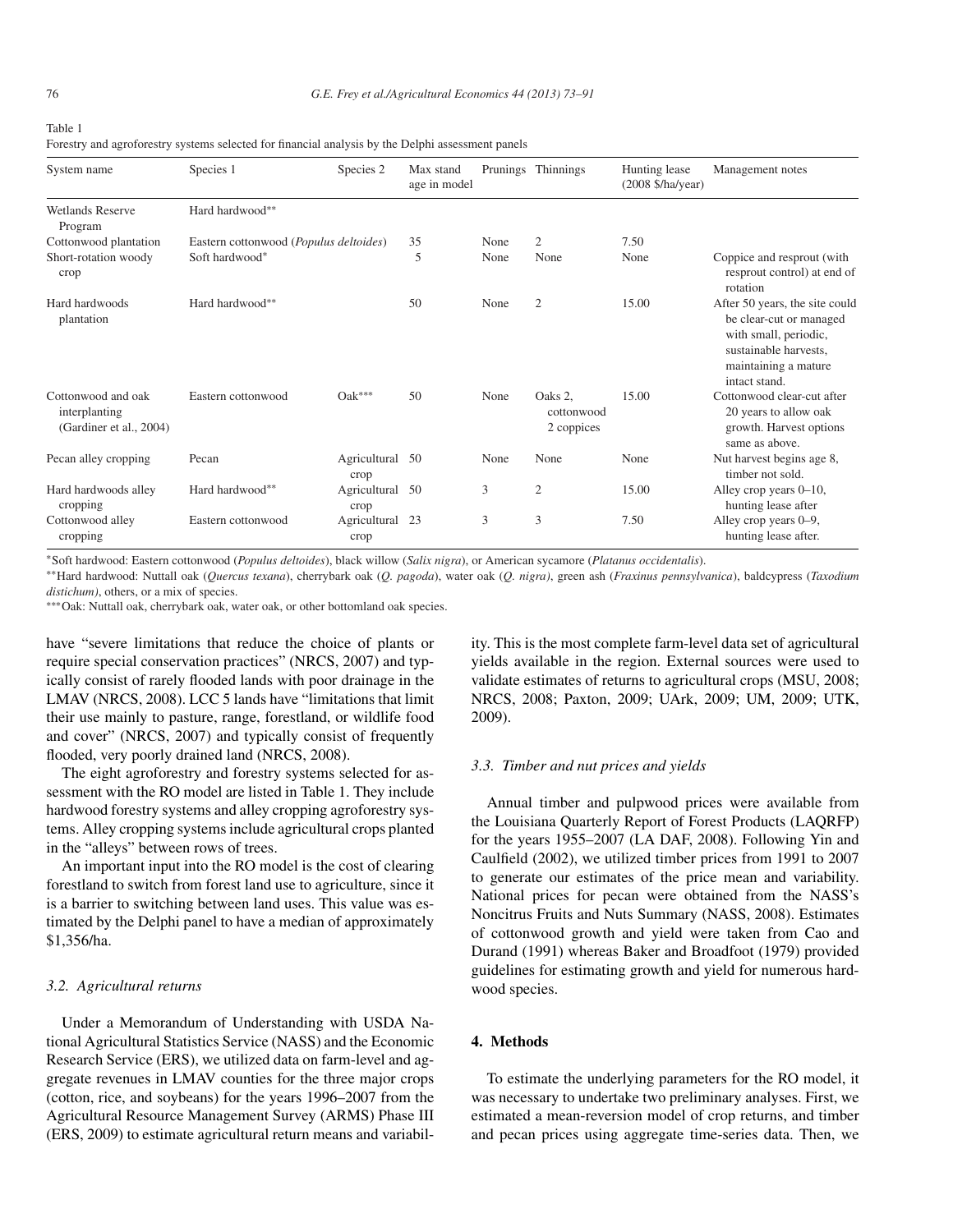### *4.1. Assumptions*

Numerous studies have attempted to provide evidence to support or reject various hypothesized distributions of agricultural and timber returns (see Goodwin and Ker, 2002). Such a detailed assessment is beyond the scope of this research. Rather, we made certain simplifying assumptions, in order to make the RO simulations computationally tractable.

Agricultural input prices in the LMAV have shown a relatively steady and predictable trend over time compared to net returns (ERS, 2009). This suggests that most of the variability in agricultural net returns comes from the variability in output prices and productivity, rather than input prices. Therefore, we assumed that the variability of net returns in agriculture is completely due to the variability in revenues (output price times quantity), rather than variability in costs.

In order to model potential for adoption of alternative production systems while taking into account stochastic returns through time, it was necessary to first create a credible model of how returns evolve over time. Therefore, we assumed that agricultural returns, timber prices, and nut prices followed a mean-reverting process. Typically, RO models have utilized the underlying models of either geometric Brownian motion (GBM) or mean reversion. A mean-reverting process is a more theoretically plausible alternative for modeling agricultural and timber product prices, because when returns to a particular commodity are relatively high, more suppliers are likely to enter the market, putting downward pressure on prices and returns, and the opposite when returns are low (Bessembinder et al., 1995; Insley and Rollins, 2005; Isik, 2006; Schwartz, 1997). Parameters for mean reversion of timber and nut prices, and agricultural returns were estimated using an Ornstein–Uhlenbeck model:

$$
s_{t+1} = s_t + \alpha \left[ eq - s_t \right] + \sigma \cdot \varepsilon_t, \tag{3}
$$

where  $s_t$  is the price or returns in time *t*, *eq* is the mean or equilibrium of the mean-reverting process,  $\alpha$  is the mean-reversion rate,  $\varepsilon$  is a random shock variable, assumed to be distributed normally, and  $\sigma$  is the square root of the variance of the shock. We had very little data with which to estimate a covariance between the shocks in agricultural returns and timber (or nut) prices. The data that were available through ARMS suggested that the covariance may be relatively small, so we assumed the covariance to be zero.

Because timber grows over numerous years, variability in growth and yield from year to year due to weather may tend to average out over time. Also, input price trends for forest plantation management are relatively stable and small compared to timber prices (Smidt et al., 2005). We therefore assumed

that variability in timber returns is mostly due to variability in timber prices. Therefore, timber volume growth was modeled deterministically and price per unit volume was modeled as a mean-reverting process. We also assumed that sawtimber and pulpwood prices were perfectly correlated, that is, the two prices always maintained the same relative values (sawtimber price per  $\tan^3$  is always exactly *x* times the pulpwood price). This is not true in the real world, but an important simplifying assumption which allows for a single stochastic variable to model both pulpwood and pulpwood prices. Finally, we assumed a discount rate of 5%.

# *4.2. RO model*

# *4.2.1. Systems analyzed*

The RO model was used to find the level of agricultural net returns (or losses) at which a land manager would find it optimal to switch from agriculture to the forestry/agroforestry systems in Table 1 (adoption) or vice versa (disadoption). In addition to those systems, we assessed the adoption potential of BLH forest plantation through the WRP. The WRP is the principal program for reforesting private lands via permanent easements which provide a one-time easement payment and 100% of the restoration costs. We assumed a permanent easement payment of \$2,223 per hectare, the geographic rate cap used in Mississippi and Louisiana; no timber harvest or livestock grazing is allowed on WRP lands, but the landowner is allowed to sell a hunting/recreation lease. These average about \$15 per hectare per year in a core section of the LMAV (Hussain et al., 2007). For certain tree species and systems, we adjusted lease prices, as shown in Table 1.

# *4.2.2. Operationalizing the partial differential collocation problem*

In order to solve the partial differential collocation problem for the agriculture versus forestry (or agroforestry) optimal switching problem, we utilized a discrete-time dynamic program (Miranda and Fackler, 1997). The method utilizes *n* nodes to generate a system of *n* linear equations to approximate the value function (2) within the pre-defined state space for each possible action. The action with the highest value of the value function is determined to be the optimal action at each node.

It was necessary to program the state set, *S;* the action set, *X*; the state transition function,  $g(\cdot)$ ; and the reward function,  $f(\cdot)$ for each land use we tested as an option to agriculture. Although agricultural and forestry management activities can take place year round, we approximated them with discrete, yearly costs and benefits, as is common with forestry financial estimations. The parameters utilized in the model are described below and their values listed in Table 2.

<sup>3</sup> We used prevailing units for timber and carbon markets in the US South, specifically US or short "tons" for timber, and metric "tonnes" for carbon.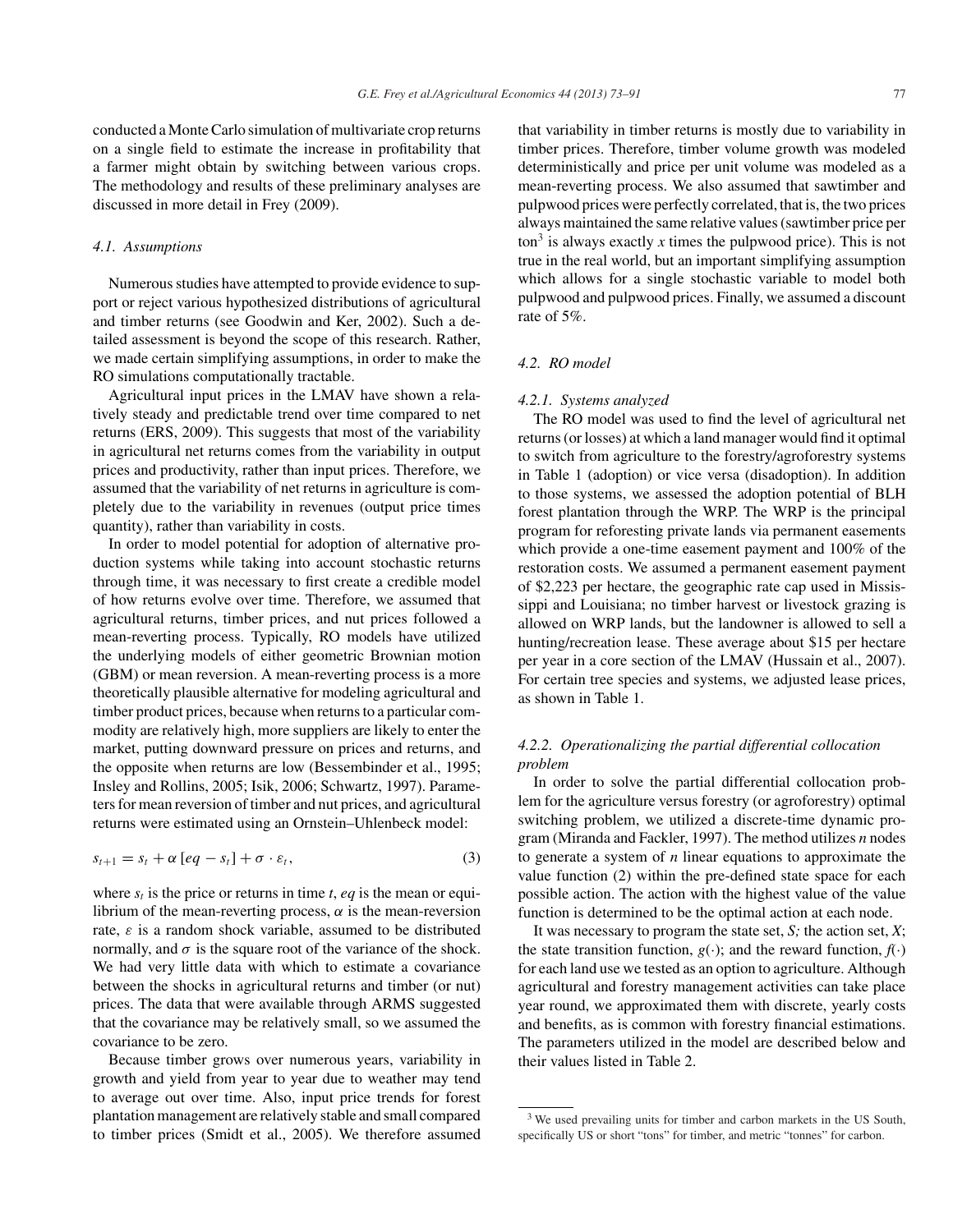# 78 *G.E. Frey et al./Agricultural Economics 44 (2013) 73–91*

#### Table 2 Parameters used in the real options models

| I arameters used in the real options moders |  |  |  |  |
|---------------------------------------------|--|--|--|--|
|                                             |  |  |  |  |

| Variable<br>Description                                                                                             | Source*      | Units                         | Value                                                  |                  |
|---------------------------------------------------------------------------------------------------------------------|--------------|-------------------------------|--------------------------------------------------------|------------------|
|                                                                                                                     |              |                               | LCC <sub>3</sub>                                       | LCC <sub>5</sub> |
| <b>Agricultural returns</b>                                                                                         |              |                               |                                                        |                  |
| Equilibrium returns to agriculture<br>ageq                                                                          | 3, 4         | \$/ha/year                    | 382                                                    | 110              |
| Standard deviation of returns to agriculture<br>agsigma                                                             | 3, 4         | \$/ha/year                    | 253                                                    | 238              |
| a1<br>Agricultural returns mean-reversion rate                                                                      | 2,4          | unitless                      | 0.35                                                   | 0.35             |
| Timber growth/yield and output prices                                                                               |              |                               |                                                        |                  |
| Growth rate of cottonwood in pure plantation<br>ctwtons                                                             | 1, 5         | ton/ha/year**                 | 19.5                                                   | 21.9             |
| Growth rate of short-rotation woody crop species<br>srwctons                                                        | 1, 5         | ton/ha/year**                 | 21.0                                                   | 23.2             |
| Growth rate of bottomland oak species in pure plantation<br>oaktons                                                 | 1, 5         | ton/ha/year**                 | 7.9                                                    | 7.9              |
| Equilibrium of mixed hardwood pulpwood price<br>timbeq                                                              | 2, 6         | \$/ton                        | 5.90                                                   |                  |
| Standard deviation of mixed hardwood pulpwood price<br>timbsigma                                                    | 2, 6         | $\frac{\text{S}}{\text{ton}}$ | 1.01                                                   |                  |
| Ratio of mixed hardwood sawtimber to pulpwood price<br>pulpsaw                                                      | 2, 6         | unitless                      | 5.67                                                   |                  |
| lowvaluemixed<br>Ratio of low value to mixed hardwood sawtimber price                                               | 1,6          | unitless                      | 0.8                                                    |                  |
| oakmixed<br>Ratio of oak to mixed hardwood sawtimber price                                                          | 1,6          | unitless                      | 1.15                                                   |                  |
| a <sub>2</sub><br>Timber (pulpwood) price mean-reversion rate                                                       | 2, 6         | unitless                      | 0.50                                                   |                  |
| Other forestry parameters                                                                                           |              |                               |                                                        |                  |
| Cost of site preparation and planting<br>sprep                                                                      | 1, 7         | \$/ha                         | $-699$                                                 |                  |
| Cost of competition control<br>$_{\rm cc}$                                                                          | 1, 7         | \$/ha                         | $-32$                                                  |                  |
| Cost of clearing forested land<br>lclear                                                                            | 1            | \$/ha                         | $-1,356$ or                                            |                  |
|                                                                                                                     |              |                               | $-500$                                                 |                  |
| Cost of coppicing cottonwood<br>coppice                                                                             | 1            | \$/ha                         | $-148$                                                 |                  |
| admin<br>Yearly administration cost                                                                                 | 1, 7         | \$/ha/year                    | $-20$                                                  |                  |
| Value of hunting lease in mixed hardwood stand<br>lease                                                             | 8            | \$/ha/year                    | 15                                                     |                  |
| Value of hunting lease in cottonwood stand<br>ctwlease                                                              | 1            | \$/ha/year                    | 7.5                                                    |                  |
| Relative yield of cottonwood in a cottonwood-oak intercropping<br>cointerctwadj<br>system                           | 1, 9         |                               | 0.90                                                   |                  |
| cointeroakadi<br>Relative yield of oak in a cottonwood-oak intercropping system                                     | 1, 9         |                               | 0.45                                                   |                  |
| Pecan yield and output prices                                                                                       |              |                               |                                                        |                  |
| Maximum yield of pecan in orchard (achieved years 19–50)<br>pecanyield                                              | 10           | lbs/ha                        | 2,371                                                  |                  |
| Proportion of maximum yield produced in years 1-7<br>yieldrate $(1-7)$                                              | 1            | unitless                      | 0                                                      |                  |
| Proportion of maximum yield produced in years 8-9<br>yieldrate $(8-9)$                                              | 1            | unitless                      | 0.5                                                    |                  |
| Proportion of maximum yield produced in year 10<br>yieldrate (10)                                                   | 1            | unitless                      | 0.63                                                   |                  |
| Proportion of maximum yield produced in year 11<br>yieldrate (11)                                                   | 1            | unitless                      | 0.65                                                   |                  |
| Proportion of maximum yield produced in years 12-16<br>yieldrate $(12-16)$                                          | 1            | unitless                      | 0.83                                                   |                  |
| Proportion of maximum yield produced in years 17-18<br>yieldrate $(17-18)$                                          | 1            | unitless                      | 0.92                                                   |                  |
| Proportion of maximum yield produced in years 19–50<br>yieldrate $(19-50)$                                          | 1            | unitless                      | 1                                                      |                  |
| Equilibrium of pecan nut price<br>nuteq                                                                             | 2, 11        | $$$ /lb                       | 0.88                                                   |                  |
| Standard deviation of pecan nut price<br>nutsigma                                                                   | 2, 11        | \$/lb                         | 0.32                                                   |                  |
| a3<br>Pecan nut price mean-reversion rate                                                                           | 2            | unitless                      | 0.90                                                   |                  |
| Other pecan parameters                                                                                              |              |                               |                                                        |                  |
| Cost of site preparation and planting for pecan<br>pecansprep                                                       | 10           | \$/ha                         | $-1,467$                                               |                  |
| pecanfixed<br>Yearly fixed costs for pecan management                                                               | 10           | \$/ha/year                    | $-611$                                                 |                  |
| pecanvariable<br>Variable costs for pecan management (mult by yieldrate)                                            | $10\,$       | \$/ha/year                    | $-982$                                                 |                  |
| <b>Agroforestry parameters</b>                                                                                      |              |                               |                                                        |                  |
| Cost of pruning<br>prune                                                                                            | 1, 7         | \$/ha                         | $-148$                                                 |                  |
| Relative yield of trees in an alley cropping system<br>tonsadj                                                      | 1            |                               | 0.58                                                   |                  |
| Ratio of planted acres in an alley cropping system<br>pa                                                            | 1            | unitless                      | 0.67                                                   |                  |
| Relative yield of agricultural crop per planted acre in a cottonwood<br>ctwry                                       | 1            | unitless                      | [0.75 0.7]                                             |                  |
| alley cropping system                                                                                               |              |                               | $0.65\,0.6.55$<br>.5.5.5.5]                            |                  |
| Relative yield of agricultural crop per planted acre in a hard<br>oakry<br>hardwood alley cropping system           | 1            | unitless                      | $[0.8 \ 0.75]$<br>0.7.0650.6<br>0.55 0.55<br>0.55 0.55 |                  |
| Relative yield of agricultural crop per planted acre in a pecan alley<br>pary (year 2)<br>cropping system in year 2 | $\mathbf{1}$ | unitless                      | 0.55]<br>0.67                                          |                  |
| Same, year 3<br>pary $(3)$                                                                                          | $\mathbf{1}$ | unitless                      | 0.63                                                   |                  |
| Same, year 4<br>pary $(4)$                                                                                          | $\mathbf{1}$ | unitless                      | 0.60                                                   |                  |

(*Continued*)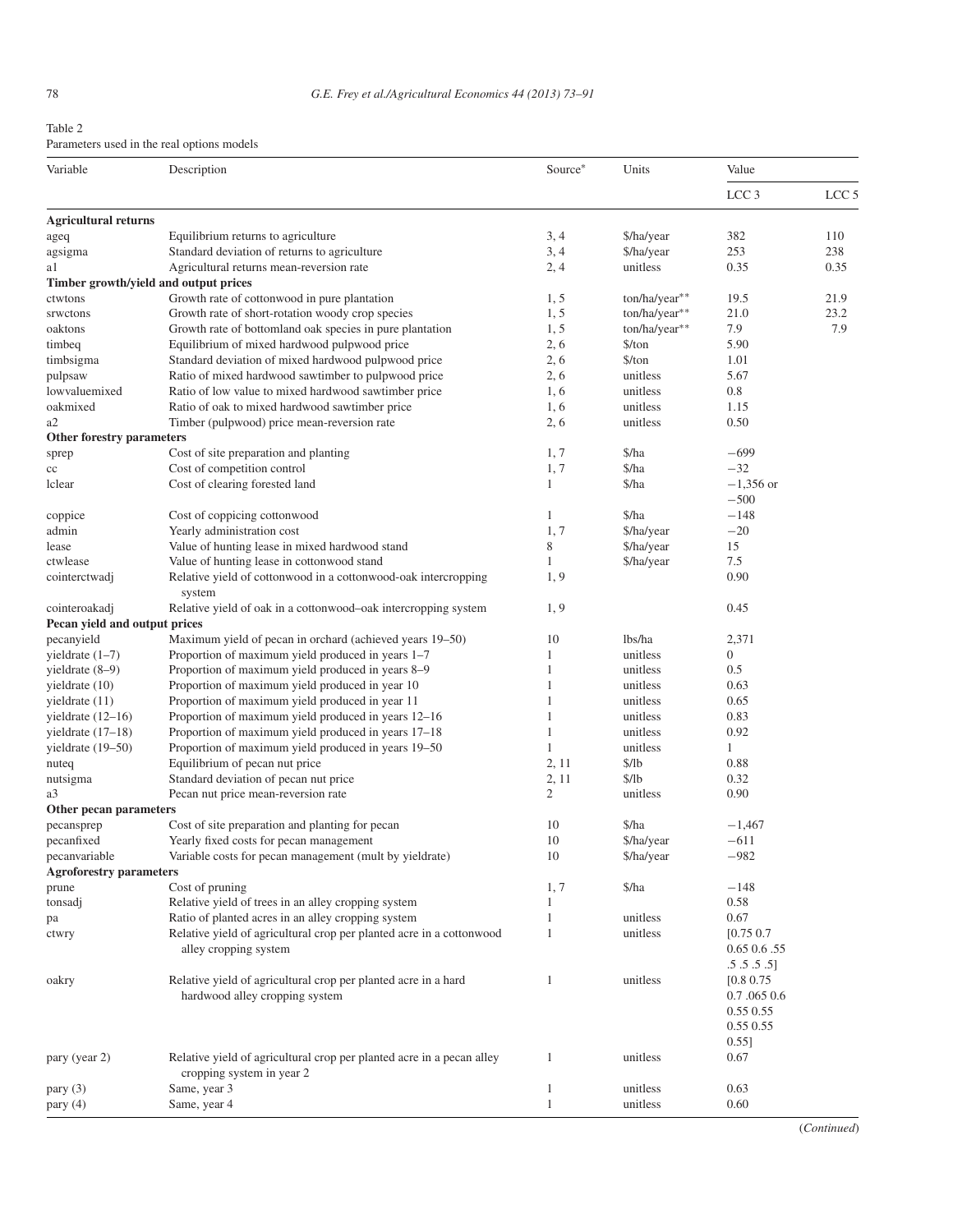| G.E. Frey et al./Agricultural Economics 44 (2013) 73–91 |  |
|---------------------------------------------------------|--|
|                                                         |  |

| <b>Lable</b> |
|--------------|
| mfinile      |

| Variable               | Description                                                | Source* | Units                         | Value            |                  |
|------------------------|------------------------------------------------------------|---------|-------------------------------|------------------|------------------|
|                        |                                                            |         |                               | LCC <sub>3</sub> | LCC <sub>5</sub> |
| pary $(5)$             | Same, year 5                                               |         | unitless                      | 0.57             |                  |
| pary $(6)$             | Same, year 6                                               |         | unitless                      | 0.53             |                  |
| pary $(7-9)$           | Same, years 7-9                                            |         | unitless                      | 0.50             |                  |
| pary $(10-18)$         | Same, years 10–18                                          |         | unitless                      | 0.47             |                  |
| pary (19-50)           | Same, years 19–50                                          |         | unitless                      | 0.43             |                  |
| Other model parameters |                                                            |         |                               |                  |                  |
| rho                    | Discount rate                                              |         | unitless                      | 0.05             |                  |
| agmin                  | Minimum agricultural returns in model state space          |         | \$/ha                         | $-800$           |                  |
| agmax                  | Maximum agricultural returns in model state space          |         | \$/ha                         | 800              |                  |
| timbmin                | Minimum mixed hardwood pulpwood price in model state space |         | $\frac{\text{S}}{\text{top}}$ | $\theta$         |                  |
| timbmax                | Maximum mixed hardwood pulpwood price in model state space |         | \$/ton                        | 20               |                  |
| nutmin                 | Minimum pecan price in model state space                   | $$$ /lb | $\overline{0}$                |                  |                  |
| nutmax                 | Maximum pecan price in model state space                   |         | $$$ /lb                       | 3                |                  |
| covar                  | Covariance                                                 |         |                               | $\overline{0}$   |                  |

 $*$  Number indicates source of the parameter estimate:  $1 =$  Delphi assessment;  $2 =$  mean-reversion model;  $3 =$  Monte Carlo crop switching model;  $4 =$  ERS, 2009; 5 = NRCS, 2008; 6 = LA DAF (2008); 7 = Smidt et al. (2005); 8 = Hussain et al. (2007); 9 = Gardiner et al. (2004); 10 = Ares et al. (2006); 11 = NASS (2008). ∗∗ We used prevailing units for timber and carbon markets in the US South, specifically US or short "tons" for timber, and metric "tonnes" for carbon.

# *4.2.3. State variables*

There were three state variables in the model: returns to agriculture, timber price, and stand age. In cases with pecan, timber price was replaced with nut price. The first state variable, *sAG* represented the yearly net returns to agriculture per hectare. The second state variable,  $s^{TIMB}$  represented the price of pulpwood per ton (or *sNUT* , the price of pecans per pound). To estimate sawtimber price, we multiplied *sTIMB* by the ratio of the mean sawtimber price to the mean pulpwood price, and included an adjustment factor to account for certain species whose sawtimber prices are substantially different from mixed hardwood. In the model, the state space needed to be large enough to allow for a wide range of variability around the equilibrium agricultural net returns value and the equilibrium timber price, whereas at the same time being a small enough range to allow reasonable confidence in the estimate. The state space was chosen to range from −\$800 (variable *agmin*) to \$800 (*agmin*) per hectare per year for agricultural returns and from \$0 (*timbmin)* to \$20 (*timbmax)* per ton of pulpwood. In models with pecans, nut price was allowed to range from \$0 (*nutmin*) to \$3 (*nutmax*) per pound.

The final state variable was a variable representing land use and stand age. This is a discrete variable, *sSA*, ranging from 0 to the maximum allowable stand age (*maxsa*). If *sSA* is 0, the land is in agriculture. If  $s^{SA}$  is 1, this represents the beginning of the first year of a stand of trees, whether it is forestry or agroforestry. In the model, the state space ranged from 0 to the maximum stand age for each system (Table 1). The term "maximum stand age" does not mean that the model required cutting the trees once this age is reached (this would prevent the flexibility in decision making that was sought). Rather, it simply represents the end of the state space in the computer model. Although the stand should be allowed to continue infinitely as prices fluctuate, the model must be finite. In the

model, if the stand reaches the maximum stand age, and is not cut, then the state transition function returns the stand back into the same stand age the following year (see section below on state transition function), meaning the timber volume reaches a constant level. In the case of species that are typically managed as uneven-age stands (hard hardwoods such as oaks), the model allows a small annual harvest equal to the mean annual volume increment when the stand is at the maximum allowable age, without clear-cutting. With species that are typically managed as even-age stands (i.e., soft hardwoods such as cottonwood), only clear-cut harvest was allowed (except for pulpwood thinning), but the clear-cut may be delayed if prices are not beneficial.

# *4.2.4. Decision variable*

The decision variable,  $x$ , is defined as 0 for remaining in agriculture (if  $s^{SA} = 0$ ) or a timber harvest with subsequent change to agriculture (if  $s^{SA} \neq 0$ ), 1 for switching from agriculture to forestry or maintaining the forest stand for one more year, or 2 for a timber harvest with subsequent replanting. As long as  $x = 1$ ,  $s^{SA}$  will continue to increase until the maximum allowed stand age is reached.

The model is allowed to choose  $x = 0, 1$ , or 2 at any state in order to maximize the value function. That is, there are no predetermined years for switching from agriculture to forestry or back. Optimal timber harvest or forest plantation is determined on the basis of all the state variables: agricultural net returns, timber price, and stand age.

Although the model allows for switching between forestry and agriculture at any time, there are monetary barriers to going back and forth. To switch from agriculture to forestry involves site preparation and tree planting. To switch back involves removing the stumps and roots of the trees. These barriers make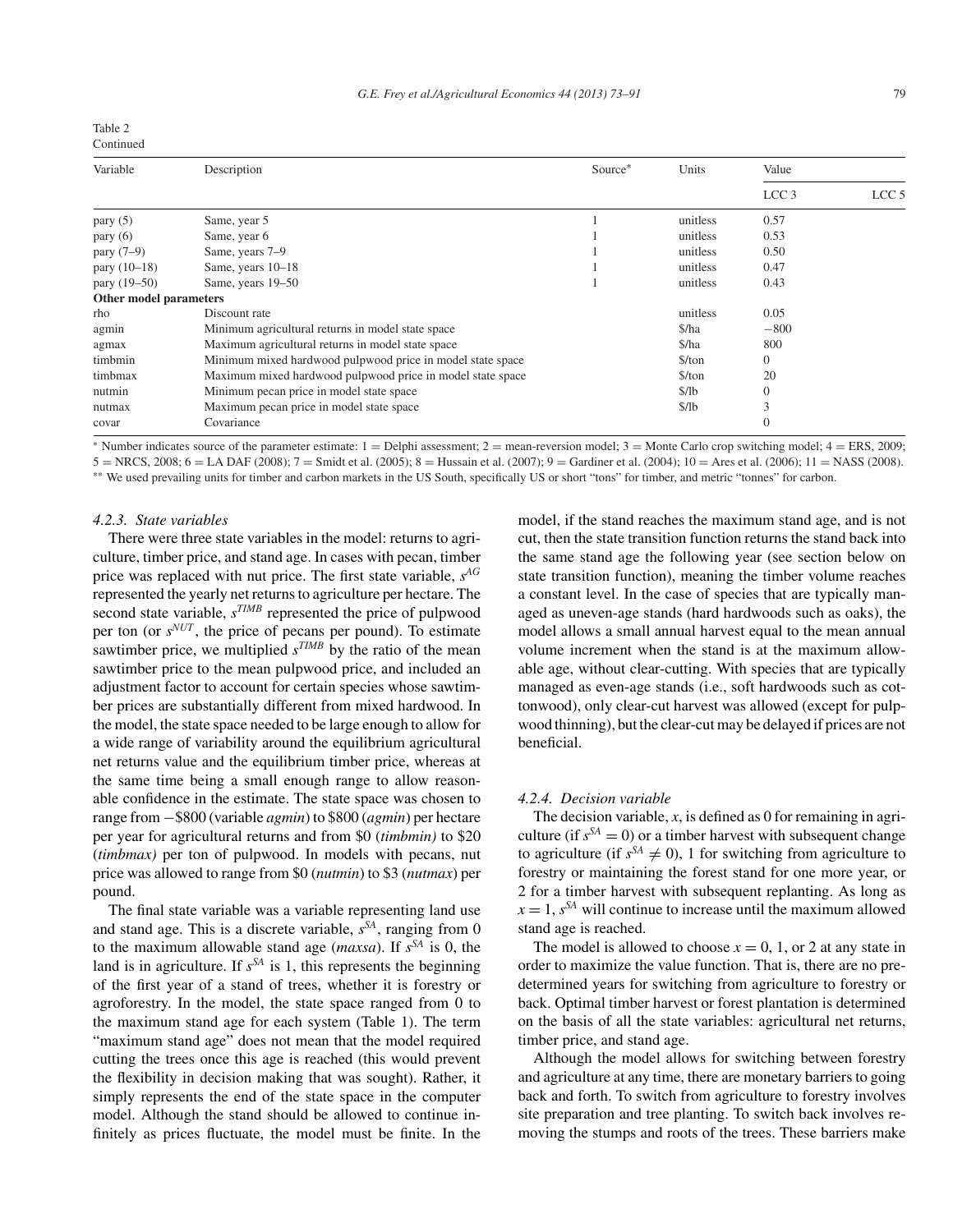a farmer more likely to stay in the same regime that he is in currently rather than switching back and forth with every minor shift in prices.

#### *4.2.5. Value function*

For a relatively simple forestry management regime, such as cultivation of cottonwood for pulpwood with no intermediate thinning, the reward function is

$$
f(s, x) = \begin{cases} s^{AG} \mid s^{SA} = 0\\ \text{sprep} \mid s^{SA} = 1\\ cc \mid s^{SA} = 2 \text{ or } 3\\ GY(s^{SA}) * s^{TIME} \mid x = 2\\ GY(s^{SA}) * s^{TIME} + \text{lclear} \mid s^{SA} \neq 0 \quad & x = 0\\ 0 \mid \text{otherwise}, \end{cases}
$$
(4)

where *sprep* is the cost of site preparation, *cc* is the cost of competition control in years 2 and 3,  $GY(s^{SA})$  is the growth and yield function of stand age, and *lclear* is the cost of land clearing for agriculture (stump removal), all on a per hectare basis.

#### *4.2.6. State transition function*

The state transition function assumes that agricultural net returns and timber prices follow a mean-reverting random walk. This means that although agricultural annual net returns, timber price, or nut price are serially correlated, they tend toward a long-run equilibrium, or mean, value (variables *ageq*, *timbeq*, *nuteq*) over time, at rates  $\alpha^{AG}$ ,  $\alpha^{TIMB}$ ,  $\alpha^{NUT}$ . The randomness of the walk is driven by a shock,  $\varepsilon$ . The  $\varepsilon$ 's for agriculture net returns and timber price were modeled with zero covariance, and under the assumption of mean reversion, as noted earlier. The state transition function followed the Ornstein–Uhlenbeck model (3) for agricultural returns and timber (and nut) prices:

$$
s_{t+1}^{AG} = s_t^{AG} + \alpha^{AG} (ageq - s_t^{AG}) + \varepsilon^{AG}
$$
  
\n
$$
s_{t+1}^{TIME} = s_t^{TIME} + \alpha^{TIME} (timbeq - s_t^{TIME}) + \varepsilon^{TIME}
$$
  
\n
$$
s_{t+1}^{SA} = \begin{cases} 0 \mid x = 0 \\ s_t^{SA} + 1 \mid x = 1 & \& s_t^{SA} < MAXSA \\ MAXSA \mid x = 1 & \& s_t^{SA} = MAXSA \\ 1 \mid x = 2. \end{cases} \tag{5}
$$

The mean, mean-reversion rate, and variance of the shock of *sAG* are defined by estimation of a mean reversion and Monte Carlo model discussed in Frey (2009). The mean, meanreversion rate, and variance of the shock of*sTIMB* are determined by estimation of a mean-reversion model for timber prices (Frey 2009).

We included a sensitivity analysis of the cost of clearing land (stump removal, etc.) that would be necessary to switch from forestry to agriculture. The estimate of \$1,356/ha for this cost

was estimated with a low degree of confidence by the Delphi panel. As this cost creates a barrier to switching land uses, it was thought that it might have an important effect on land manager behavior.

In sum, this RO approach allowed us to model the ability of landowners to utilize the most profitable land use, and switch between those land uses based on their expectations for future net returns based on past experience. This new approach provided a powerful and realistic reflection of the actual decisions that landowners make, and extended previous analyses of farm, forest, and agroforestry decision making.

#### *4.3. Market shifts and policy programs*

It is possible that market changes could lead to a new market equilibrium that could make forestry and agroforestry more competitive. We re-evaluated the RO simulation under various alternative scenarios for LCC 3 land, which included changes to the following parameters in Table 2: Scenario 1, timber equilibrium prices (*timbeq*) doubled; Scenario 2, timber equilibrium prices doubled and timber price volatility decreased by 50% in terms of standard deviation (*timbsigma*); Scenario 3, timber equilibrium prices doubled and agricultural returns volatility increased by 50% (*agsigma*). Many other possible scenarios could be tested, but these were selected to compare alternative conditions under which agroforestry and forestry might be competitive on average (LCC 3) land. We compared the adoption threshold, and the disadoption thresholds at age 10 and maximum stand age, at the equilibrium timber price.

Also, our base RO model did not take into account the effects of policy programs that provide payments to farmers. Such programs include catastrophic insurance coverage, the average crop revenue election (ACRE), and fixed direct payments (FDP). Including the formulas for these programs would have complicated the stochastic model significantly. However, the effects of the ACRE and FDP programs in the deterministic sense are examined in Frey et al. (2010). The ACRE and FDP programs together increase agricultural net returns by about 15% on LCC3 land and 60% on LCC5 land over the long run. Furthermore, these two programs together with the catastrophic insurance coverage would significantly reduce risk. On the other hand, there are possibilities for incentives payments for forestry or agroforestry. We have already considered the WRP as an option in the base case; but of additional interest is the possibility of future mechanisms to pay for ecosystem services. These include carbon sequestration by capturing carbon dioxide from the atmosphere, and nitrogen mitigation by removing agricultural land from production and denitrification of runoff (Frey et al., 2010; Murray et al., 2009).

There are many different policy options for payment for ecosystem services, some of which are market-based and allow prices to vary. However, experience to date shows that many landowners or managers would not face the risk in prices every year; it is common to fix prices contractually with a buyer or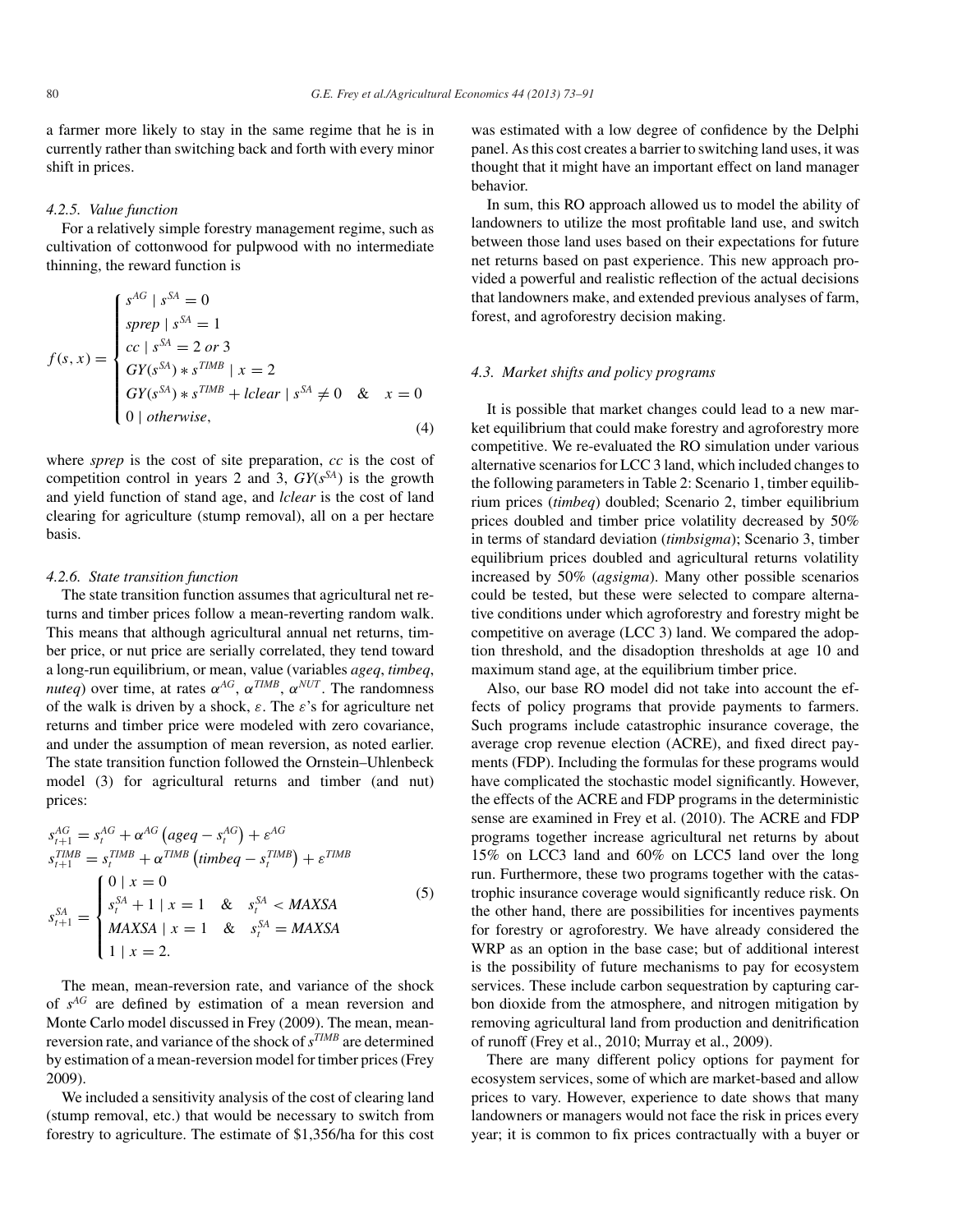broker. On the other hand, under this scenario, there may be a significant contractual penalty for returning the land to agriculture. We evaluated the RO model under Scenario 4 for LCC 3 land: a 15% increase in agricultural net returns (*ageq*) and 15% decrease in volatility (*agsigma*) consistent with the ACRE and FDP programs, along with annual payments for nitrogen and carbon mitigation. For carbon, we used a conservative net value of \$1/metric tonne<sup>4</sup> CO<sub>2</sub> and the method of estimation of CO<sub>2</sub> sequestered from Frey et al. 2010. We assumed carbon sequestration of 12.1 tonnes  $CO<sub>2</sub>$ eq/ha/year for cottonwood systems, and 2.4 tonnes  $CO_2$ eq/ha/year for hard hardwood systems. For nitrogen, we assumed a reduction of 40 kg/ha in nitrogen runoff from (i) eliminating 37 kg/ha of N loss by removing land from agricultural production, and (ii) a conservative estimate of 3 kg/ha of denitrification of runoff (Murray et al., 2009), and a conservative net value of \$5/kg N. We assumed total repayment of the current timber rotation's ecosystem services payments plus a 50% penalty if forestland is converted to agriculture. Pecan-based systems were assumed to not receive payments for ecosystem services, since they are not perceived to have large potential for  $CO<sub>2</sub>$  sequestration or N mitigation relative to other forestry or agroforestry systems.

# **5. Results and Discussion**

# *5.1. Delphi assessment, mean-reversion model, and crop switching model*

The outputs of the Delphi assessment, mean-reversion model, and crop switching model became the parameter inputs into the RO model (Table 2). The methods and results of these preliminary analyses are discussed in more detail in Frey et al. (2010) and Frey (2009).

# *5.2. RO model*

The RO model was used to compare each of the various forestry and agroforestry systems proposed by the panel of experts (Table 1) to agriculture, to evaluate potential in the LMAV. These systems are consistent with those evaluated with a deterministic capital budgeting model in Frey et al. (2010).

### *5.2.1. Resolution of results*

Understanding the constraints on the outputs of the RO is important in evaluating the results. Because our model utilized a three-dimensional state space rather than the typical twodimensional state space in many RO models, computer memory became an issue. Only a relatively limited number of linear functions, and thus a limited number of nodes, could be utilized; otherwise, the memory constraints would be exceeded. The model found the optimal decision at each node in the state space, forming a grid of optimal decisions. Because the number of nodes had to be limited, the distance between each node was relatively far, meaning resolution was relatively low.

In order to estimate the adoption threshold (described below) with more precision, once we had found an approximate value for the threshold, we ran the simulation a second time within a narrower range of values. However, the efficacy of this approach is somewhat limited, because the state space must necessarily include values of the state variables both above and below the equilibrium value, otherwise problems arise at the boundaries of the state space. Therefore, if the approximate threshold value is found to be far below the equilibrium agricultural returns, re-running the simulation does little to improve resolution.

Regardless of the resolution, because the underlying assumptions of the RO model (e.g., normality of the shock variable  $\varepsilon$ ) have not been rigorously tested, one should not consider the estimate of the adoption or disadoption threshold as a precise measure. Rather, it should be seen as an indication of the relative adoptability or disadoption risk of the various systems, and to compare with the deterministic capital budgeting models.

# *5.2.2. Decision matrix*

Figs. 2–5 provide a visual representation of one of the outputs of the RO model hard hardwood alley cropping system on LCC 5 land. These figures represent the optimal decision matrix (*X*) for two dimensions (agricultural returns and timber prices) of the entire modeled state space, for four different stand ages (the third dimension). All four figures utilize the same axes in the two dimensions, so they are easily comparable. Fig. 2 shows the optimal decision matrix for agriculture versus alley cropping, assuming that the land being considered for conversion to alley cropping is currently in agriculture ( $s^{SA} = 0$ ). The black-colored cells represent the points at which the optimal decision is to remain in agriculture, whereas the white colored cells represent the points at which it is optimal to switch to alley cropping. So, if the pulpwood price in the current year was \$10/ton and the agricultural returns in the current year were \$100 per hectare, it would be optimal for a farmer to continue agriculture. If, however, the agricultural returns this year were a loss of about \$800 per hectare, then it would be optimal to switch to alley cropping.

The horizontal division between the white and black cells suggests that the decision to switch is driven almost entirely by agricultural returns; otherwise, the division would be more diagonal. The reason for this is the assumption of mean reversion and the relatively long waiting period between agroforestry establishment and the eventual timber harvest. That is to say, regardless of today's timber price, given the assumption of mean reversion, the expected value of timber prices far in the future would be very close to the equilibrium or mean timber price.

The level at which a farmer crosses from nonadoption of alley cropping to adoption (moving downwards on the graph) we call the "RO adoption threshold." Because the level of this threshold was largely unaffected by timber prices, it can be

<sup>4</sup> We used prevailing units for timber and carbon markets in the US South, specifically US or short "tons" for timber, and metric "tonnes" for carbon.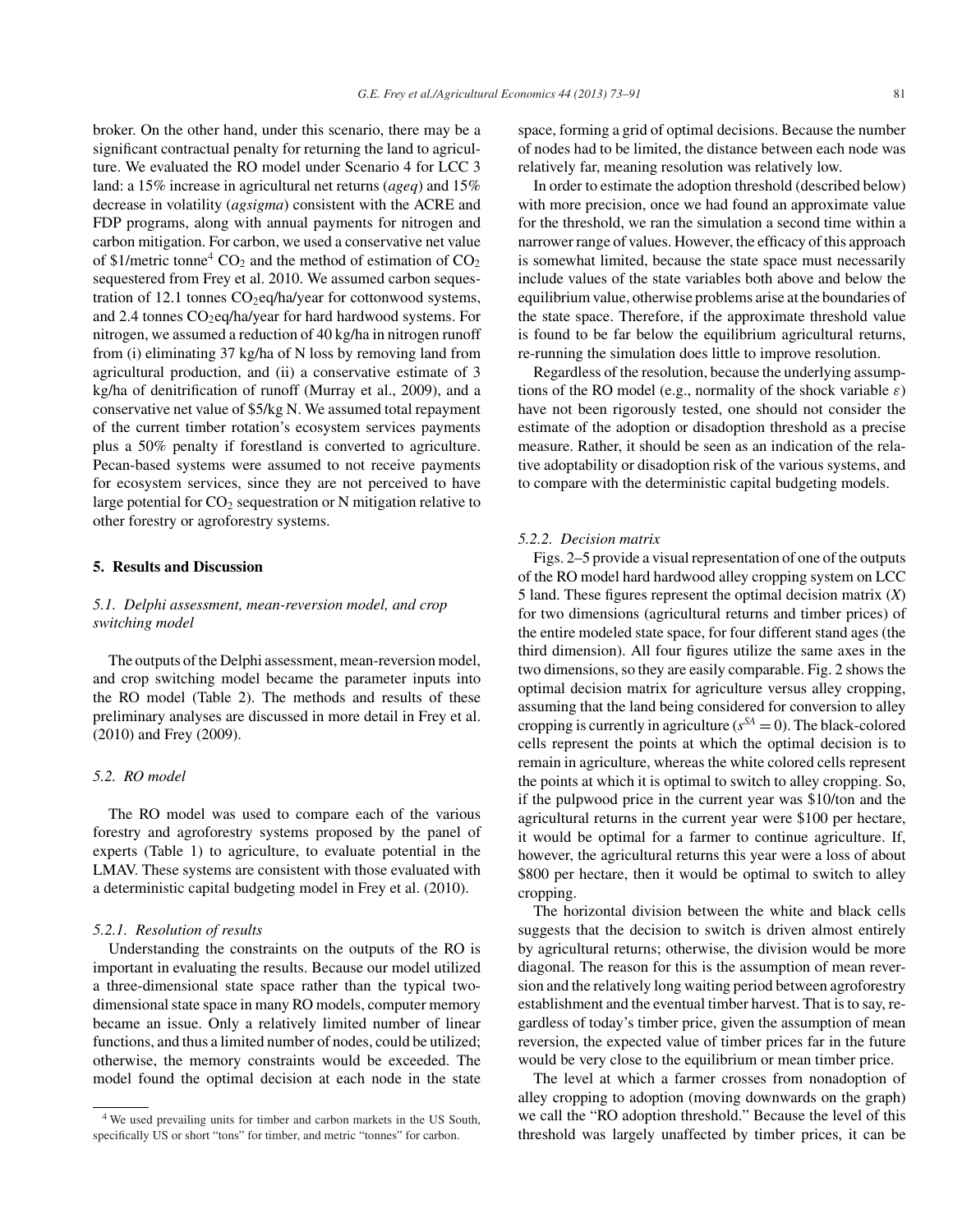

*Note:* White cells represent switching to alley cropping, black cells represent staying in agriculture.

Fig. 2. Optimal decisions for RO model comparing agriculture to hard hardwood alley cropping, LCC 5 land, currently in agriculture (*sSA* = 0).

summarized as the approximate level of agricultural returns per hectare below which a farmer/landowner would find it optimal to switch to alley cropping, regardless of timber price.

Fig. 3 shows a similar decision, but on land that has recently been planted to a hard hardwood alley cropping system. In this graph, the white cells represent maintaining the alley cropping system at least until next year, whereas the black cells represent clearing the planted trees and returning to agriculture. In this case, the level of agricultural returns above which a landowner reverts from the alley cropping system back to agriculture would be the "RO disadoption threshold." This disadoption threshold varied depending on the age of the stand. At this stand age, the disadoption decision was still primarily driven by agricultural returns rather than timber prices, but the level of agricultural returns at which one would revert to agriculture from agroforestry (disadoption threshold) was much higher than the level at which one would remain in agriculture for land in agriculture (adoption threshold).

Fig. 4 shows the optimal decisions for the hardwood alley cropping stand at stand age 10. When both agricultural returns and pulpwood price are high, it is optimal to capitalize on the high pulpwood value by clear-cutting, and then also capitalize on the likely continued high agricultural returns by switching back to agriculture for the future. However, at a stand age of 10 years, if either agricultural returns or timber are low, it is optimal to continue waiting.

From stand age 20 to 35 (not shown in figures), within the state space shown (timber price \$0–20/ton, agricultural returns −\$800–800/ha), there is no optimal decision other than allowing the agroforestry stand to continue. That is, the figures would show only white cells. After age 35, our growth and yield model began to show that some timber could be sold as sawtimber. Therefore, it is optimal for landowners to wait from age 20 to 35 in order to capitalize on selling sawtimber afterwards.

Fig. 5 represents optimal decisions for the same stand at age 49. The black cells represent harvesting the timber and clearing the stumps to return to agriculture, white represents keeping the forest stand at least one more year and gray represents harvesting the timber and replanting timber seedlings. At low levels of timber prices, it was optimal to wait, to see if the price would increase in the future, regardless of the value of agricultural returns. For this particular agroforestry system, as described in Table 1, the landowner would maintain the stand and conduct a small, sustainable harvest equal to the mean annual timber volume increment. For other systems, such as those involving cottonwood, which is generally managed as an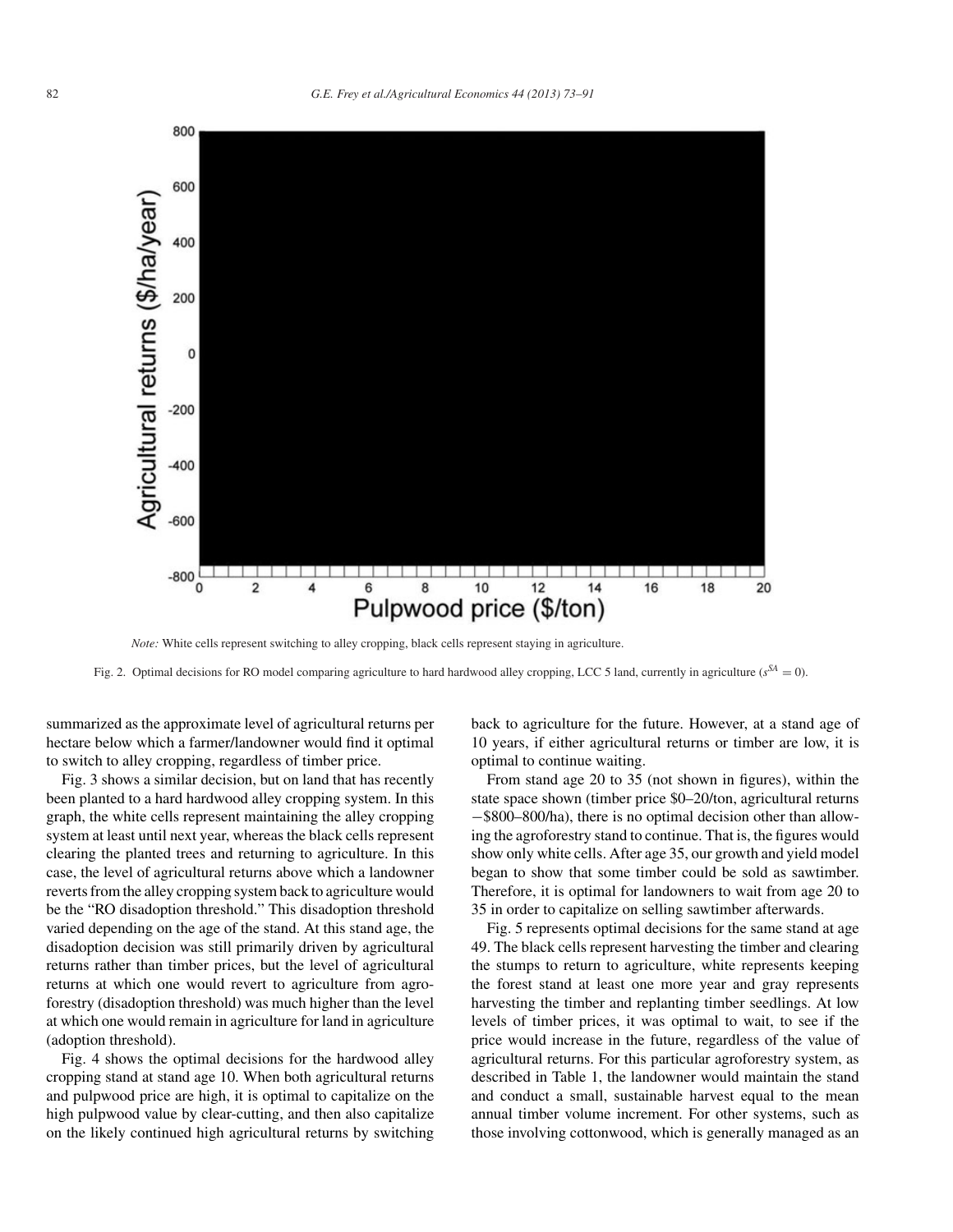

*Note:* White cells represent staying in alley cropping, black cells represent switching to agriculture.

Fig. 3. Optimal decisions for RO model comparing agriculture to hard hardwood alley cropping, LCC 5 land, recently planted to alley cropping (*sSA* = 1).

even age stand, there would be no small, annual harvest, that is, the white cells represent the decision of "doing nothing," simply waiting to see how prices and returns evolve in the future.

At higher timber and agricultural prices the landowner would clear-cut the forest to return to agriculture (black cells), and at high timber but lower agriculture returns he/she would clear-cut and replant the alley cropping system (gray cells). In Fig. 5, we see that the disadoption threshold does depend on the price of timber at this older stand age. At low values of timber prices, harvesting the timber (either to replant the trees or to convert to agriculture) is not optimal, because there is value in waiting until prices increase. This is true at any agricultural returns value within the state space. Therefore, the disadoption threshold at these lower values of timber prices, including at the equilibrium value of pulpwood of \$5.90/ton, is greater than \$800/ha; that is, if the timber price is at equilibrium, agricultural returns would need to be something greater than \$800/ha for converting to agriculture to be optimal. However, at higher timber prices, the disadoption threshold is lower; that is, at a pulpwood price of \$20/ton, if agricultural returns were above −\$120/ha, then the optimal decision would be to harvest timber, clear stumps, and plant agricultural crops. Higher timber prices would lead to less forest, but only if agricultural returns are also high enough.

The disadoption threshold of agricultural returns at which the landowner would revert to agriculture after a clear-cut rather than replant the agroforestry system was much higher than the level at which he/she would stay in agriculture on a field that is already in agriculture (compare division between black/gray in Fig. 5 to division between black/white in Fig. 2). This was due to the fact that in order to revert to agriculture after agroforestry, he/she would have to invest in removing stumps.

#### *5.2.3. Adoption thresholds*

Similar figures can be drawn for all the forestry and agroforestry systems, at all stand ages. The adoption thresholds of production forestry and agroforestry systems on agricultural land are summarized in Table 3 for LCC 3 and Table 4 for LCC 5 land. Disadoption thresholds at the equilibrium timber price and at the maximum timber price are summarized in Table 5 for LCC 3 and Table 6 for LCC 5 land.

At first glance, the outlook may appear quite poor for most forestry and agroforestry activities in the LMAV as agricultural returns must become significantly negative for switching from agriculture to become optimal. However, this does not mean that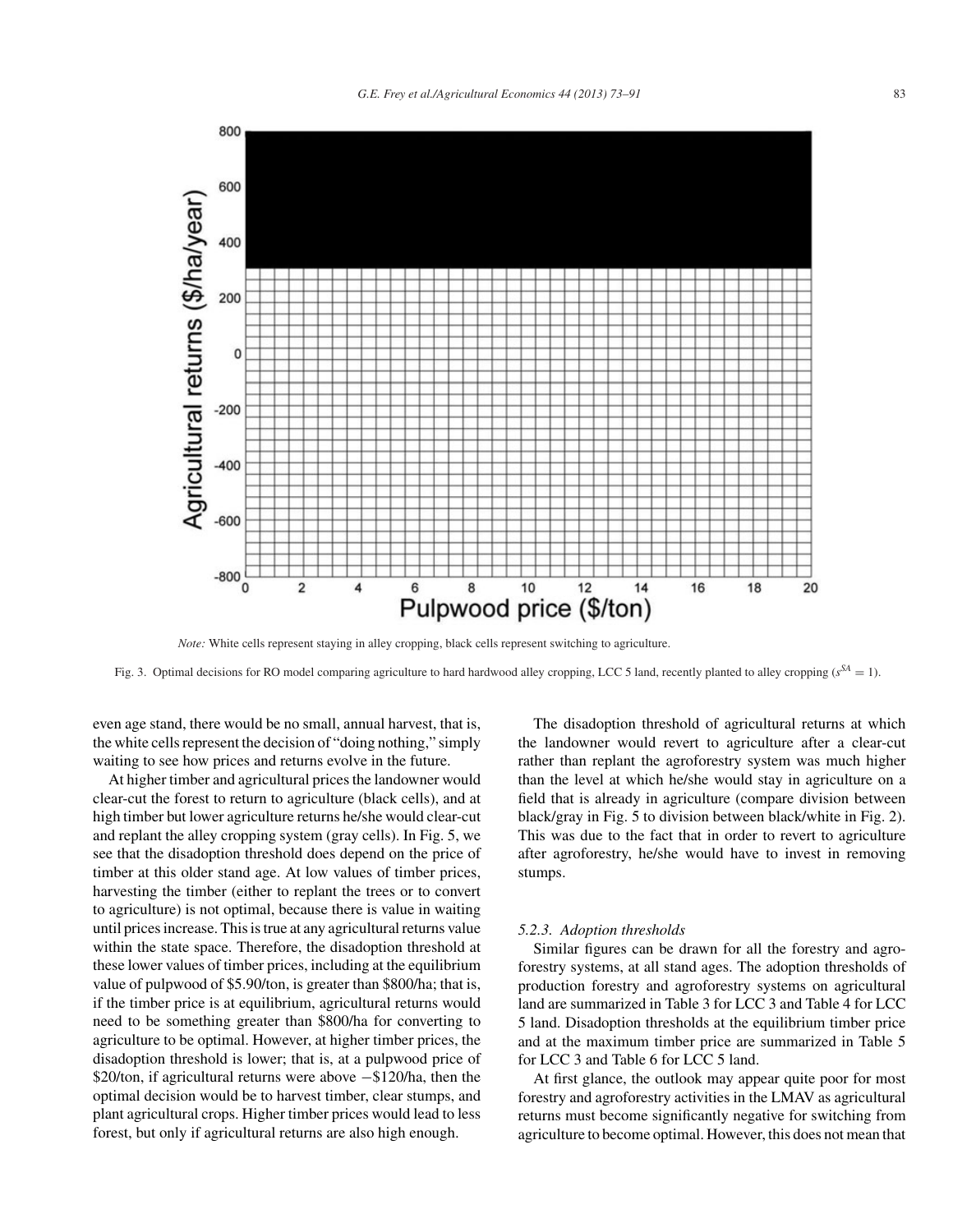

*Note:* White cells represent staying in alley cropping, black cells represent clear-cutting and switching to agriculture.

Fig. 4. Optimal decisions for RO model comparing agriculture to hard hardwood alley cropping, at stand age 10 ( $s<sup>SA</sup> = 11$ ).

agricultural returns must be negative over a long period; they only have to be that low one year for the farmer to decide it is worthwhile to plant trees. It seems reasonable that net returns on marginal LCC3 and LCC5 lands will occasionally be negative. On LCC 5 sites, three forestry and agroforestry systems have greater than a 5% chance of being adopted on any given plot in any given year. On LCC 3 sites, however, no system had a greater than one-in-a-thousand chance of being adopted in any given year.

The "RO value" in Tables 3 and 4 is the numerical value estimated for the value function,  $V(s)$ , assuming forestry/agroforestry at the year of site planting, at equilibrium prices, *ageq* and *timbeq*. This is comparable to the SEV in some cases, but allows for increased value from numerous options, including the option to switch back to agriculture. In fact, in many cases on recently planted forestry or agroforestry LCC 3 land, at equilibrium prices, the optimal decision is to switch back to agriculture immediately. In these cases, which are noted in the tables, it is not necessarily appropriate to compare the RO value to the SEV, because the RO model is essentially estimating the returns from an immediate return to agriculture, so the RO value represented is closer to the SEV of agriculture, not forestry or agroforestry.

Although SEV can be used to estimate returns and optimal timber rotation under numerous pricing regimes, SEV is a deterministic model that cannot place a value on flexibility under risk. That is, SEV does not include the option value created by flexibility in the face of changing timber prices. In every case, the RO value was higher than the SEV. This reflects the fact that flexibility under risk can only increase the value of a system, as well as the fact that the RO calculation includes the potential to have future annual revenues from agriculture. The systems with the RO value closest to SEV are those with the least flexibility. Most notably, this includes the WRP, which requires landowners keep plots forested into perpetuity. In the model, we did not include the possibility of breach of contract.

Annual equivalent value (AEV) is also included in the tables from Frey et al. (2010). The AEV can be viewed as the "SEV adoption threshold," the level of agricultural returns below which it is optimal to switch to the forestry or agroforestry system, utilizing SEV assumptions about discount rates, etc. In most cases, the RO analysis shows a more negative threshold of agricultural returns for switching to forestry or agroforestry than the SEV analysis. This means that the greater degree of flexibility associated with annual cropping means in most cases farmers would be less likely to adopt forestry or agroforestry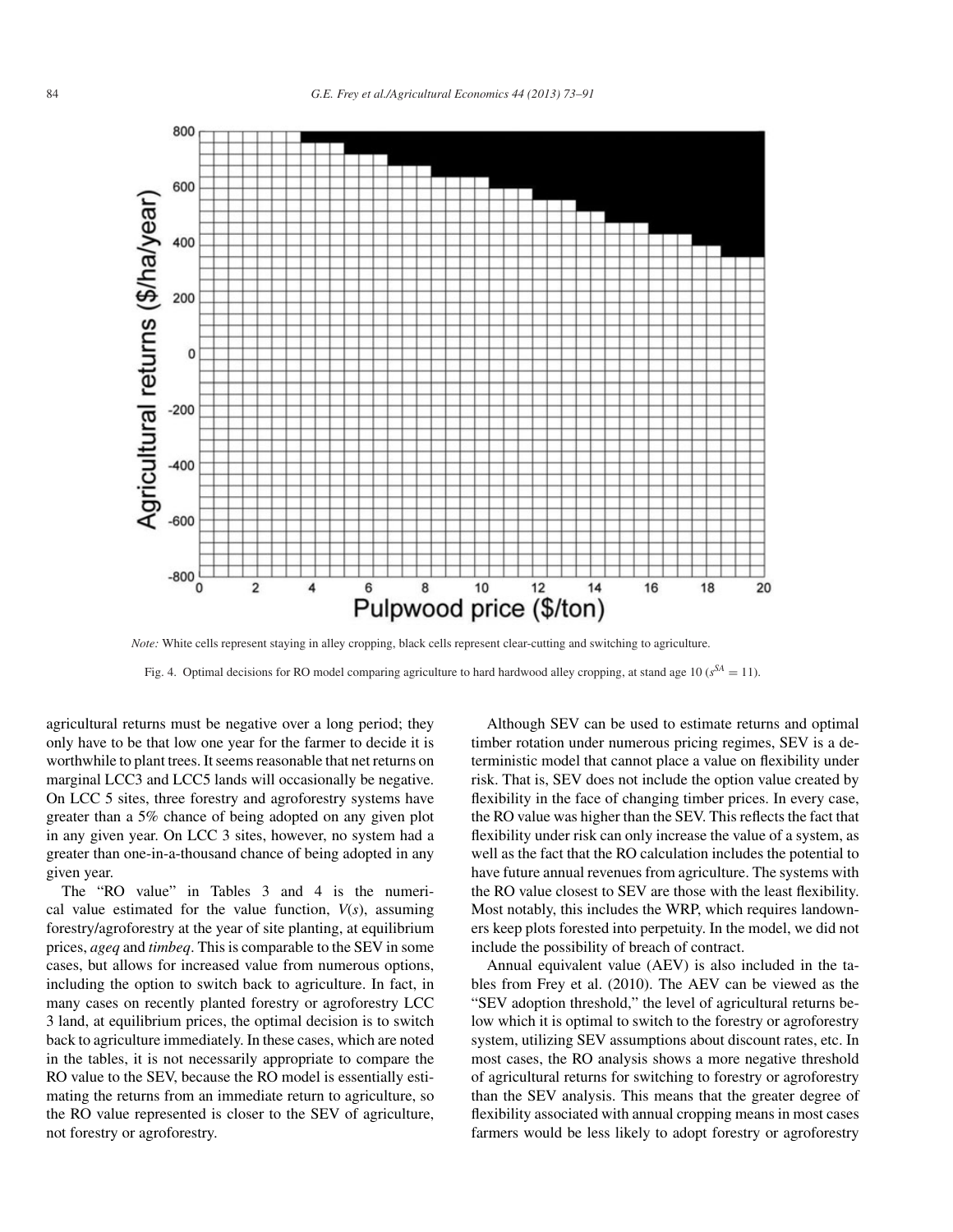

*Notes:* White cells represent staying with hardwood, black cells represent clear-cutting and switching to agriculture, gray cells represent clear-cutting and replanting alley cropping system. Note that sawtimber price is measured in exact proportion to pulpwood price. The price of hard hardwood sawtimber is 6.52 (product of parameters *pulpsaw* and *oakmixed*) times the pulpwood price.

Fig. 5. Optimal decisions for RO model comparing agriculture to hard hardwood alley cropping, land with 49-year-old or older stand (*s*<sup>SA</sup> = 50).

than a simple SEV analysis might suggest. To be specific, on LCC 5 sites, the RO adoption threshold was significantly more negative (i.e., more difficult to reach) than the SEV adoption threshold (the AEV) for WRP enrollment, short-rotation woody crops, hard hardwood timber plantation, cottonwood–oak intercrop plantation, pecan alley cropping, and hardwood alley cropping. The RO adoption threshold was higher than the SEV adoption threshold for cottonwood timber plantation and cottonwood alley cropping. On LCC 3 land, all of the systems had substantially lower RO than SEV adoption thresholds.

Quantitatively, for the six systems on LCC 5 land that have lower RO adoption thresholds than for SEV, assuming a land clearing cost of \$1,356/ha, the RO model finds a threshold that is on average approximately \$550/ha lower than the SEV threshold, with differences ranging from approximately \$830/ha (hard hardwoods alley crop) to \$350/ha (WRP). This means that the agricultural returns at which it is optimal to switch to forestry/agroforestry is predicted by the RO model to be on average \$550/ha lower in these cases than the SEV model.

Tables 3 and 4 also show the probability of crossing the RO adoption threshold in any given year based on the assumption of a normal distribution of agricultural returns. For all the systems

on LCC 3 and for the poorest system on LCC 5 land (hard hardwoods and hard hardwoods alley crop), there is less than a 0.1% probability that it would be optimal to adopt those systems in any given year. Other systems are more favorable on LCC 5 land with probabilities of being optimal in any given year ranging from 0.3% (hard hardwoods) to 43% (cottonwood alley crop).

It is relatively easy to understand why the RO threshold is lower than the SEV threshold for WRP enrollment. In the RO model, we have assumed that once a plot of land is enrolled in WRP, it can never return to agriculture. Also, no timber harvest is permitted. The only income after the easement payment is income from a hunting lease. This means that WRP has essentially no flexibility. Still, it is important to note, that even with this lack of flexibility, the returns to WRP enrollment on LCC 5 land are high enough that it is a more attractive option in the RO model than many of the other forestry and agroforestry regimes. This intuitive because the positive cash flow from the easement payment comes sooner than the revenue from a lengthy rotation.

Of the forestry and agroforestry production systems, the most attractive in the RO model are cottonwood alley cropping and cottonwood plantation. Alley cropping systems have mixed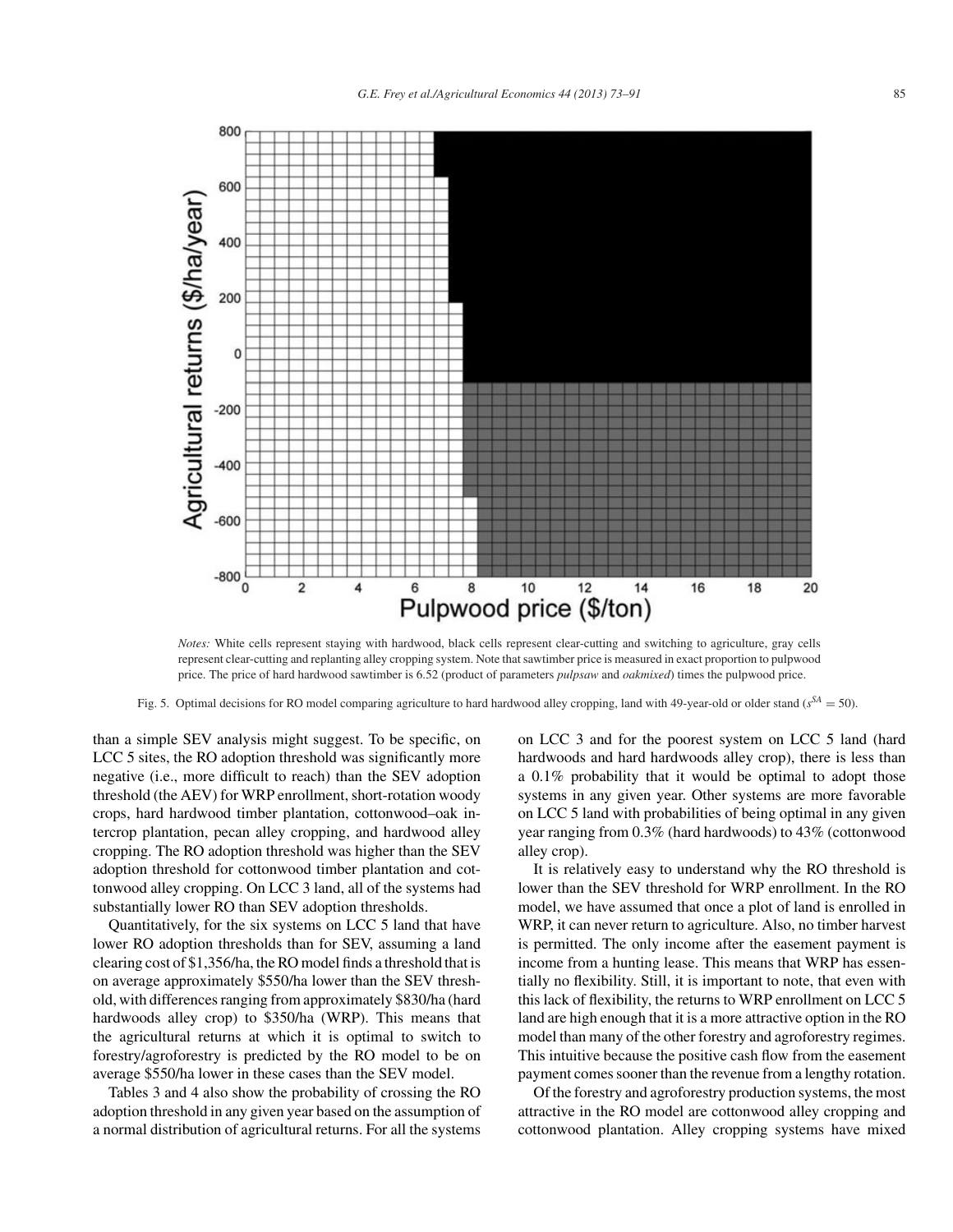#### Table 3

RO and SEV adoption thresholds in terms of agricultural returns per hectare, and RO value and SEV for production forestry and agroforestry systems on land capability class (LCC) 3 land (\$/ha/year)

|                                  | RO adoption threshold (\$/ha/year)<br>Land clearing cost:<br>threshold* $(\% )$<br>\$1,356/ha<br>\$500/ha |          | Prob. of crossing | Annual equivalent value<br>(SEV adoption threshold) | RO value, at land<br>clearing cost \$1356/ha | $SEV^{**}$ |
|----------------------------------|-----------------------------------------------------------------------------------------------------------|----------|-------------------|-----------------------------------------------------|----------------------------------------------|------------|
|                                  |                                                                                                           |          |                   |                                                     |                                              |            |
| Wetlands Reserve Program         | $-1,000$                                                                                                  | $-1,000$ | < 0.1             | 112                                                 | 2,236                                        | 2,233      |
| Cottonwood                       | $-1,000$                                                                                                  | $-1,000$ | < 0.1             | 59                                                  | $5,581***$                                   | 1,180      |
| <b>Short Rotation Woody Crop</b> | $-980$                                                                                                    | $-980$   | < 0.1             | $-111$                                              | $6.678***$                                   | $-2,217$   |
| <b>Hard Hardwoods</b>            | $-1,000$                                                                                                  | $-1,000$ | < 0.1             |                                                     | $5.544***$                                   | 52         |
| Cottonwood–Oak Intercrop         | $-1,000$                                                                                                  | $-1,000$ | < 0.1             | 8                                                   | $5.544***$                                   | 158        |
| Pecan Alley Crop                 | $-1,000$                                                                                                  | $-1,000$ | < 0.1             | 118                                                 | 5,406***                                     | 2,355      |
| Hard Hardwoods Alley Crop        | $-1,000$                                                                                                  | $-900$   | < 0.1             | 42                                                  | $6,632***$                                   | 843        |
| Cottonwood Alley Crop            | $-1,000$                                                                                                  | $-1,000$ | ${<}0.1$          | 107                                                 | $6,259***$                                   | 2,144      |

<sup>∗</sup>At land clearing cost \$1,356/ha.

∗∗SEV from Frey et al. (2010).

∗∗∗The optimal decision at the equilibrium agricultural return value and timber price for a recently planted forestry/agroforestry plot is to return immediately to agriculture.

#### Table 4

RO and SEV adoption thresholds in terms of agricultural returns per hectare, and RO value and SEV for production forestry and agroforestry systems on land capability class (LCC) 5 land (\$/ha/year)

|                                  | RO adoption threshold (\$/ha/year)<br>Land clearing cost:<br>threshold* $(\% )$<br>\$500/ha<br>\$1,356/ha |        | Prob. of crossing | Annual equivalent value<br>(SEV adoption threshold) | RO value, at land<br>clearing cost \$1,356/ha | $SEV**$  |
|----------------------------------|-----------------------------------------------------------------------------------------------------------|--------|-------------------|-----------------------------------------------------|-----------------------------------------------|----------|
|                                  |                                                                                                           |        |                   |                                                     |                                               |          |
| Wetlands Reserve Program         | $-240$                                                                                                    | $-240$ |                   | 112                                                 | 2.236                                         | 2,233    |
| Cottonwood                       | 140                                                                                                       | 140    | 55                | 61                                                  | 3.770                                         | 1210     |
| <b>Short Rotation Woody Crop</b> | $-550$                                                                                                    | $-550$ | 0.3               | $-113$                                              | 1,548                                         | $-2,253$ |
| <b>Hard Hardwoods</b>            | $-730$                                                                                                    | $-690$ | < 0.1             | $-6$                                                | 955                                           | $-129$   |
| Cottonwood–Oak Intercrop         | $-510$                                                                                                    | $-420$ | 0.5               |                                                     | 1,469                                         | 18       |
| Pecan Alley Crop                 | $-450$                                                                                                    | $-450$ | 0.9               | $-12$                                               | 1,834                                         | $-235$   |
| Hard Hardwoods Alley Crop        | $-830$                                                                                                    | $-600$ | < 0.1             | $\Omega$                                            | 1.346                                         | $-8$     |
| Cottonwood Alley Crop            | 270                                                                                                       | 270    | 75                | 68                                                  | 3,471                                         | 1,367    |

<sup>∗</sup>At land clearing cost \$1,356/ha.

∗∗SEV from Frey et al. (2010).

results relative to conventional forestry systems. Cottonwood alley cropping had a higher adoption threshold than conventional cottonwood, but hard hardwoods alley cropping was lower than conventional hard hardwoods, at least with the \$1,356/ha land clearing cost assumption.

It is important to recall that this model assumes a fixed equilibrium value under mean reversion. That is, the expectation is that prices and returns will return to a fixed equilibrium over the long term. However, we know that occasionally market changes may cause equilibriums to shift. If the land manager believes equilibrium has become lower than in the past, his/her adoption thresholds will change. However, if he/she believes they will return to the equilibrium, the adoption thresholds will remain the same. Results of a shift in parameters (market shift) are discussed below.

# *5.2.4. Disadoption thresholds*

The opposite of the adoption threshold is the disadoption threshold; it is the level of agricultural returns above which a land manager would optimally decide to harvest available timber, clear the land of stumps, and switch to agricultural crops. The disadoption threshold varies depending on the age of the stand and the value of the timber price, as seen in Figs. 3– 5, and explained above.

Tables 5 and 6 show the disadoption thresholds at increasing stand ages at the equilibrium timber price and at the maximum timber price. At most stand ages, the disadoption threshold is lower at the maximum timber value than at the equilibrium timber price. This is seemingly a paradox, as one would think that a higher timber price would more likely convince the land manager to stay in forestry. However, the reason is clear in Fig. 5. At lower timber prices, it is generally optimal to simply wait for the price to improve. Once the timber price is high enough, if agriculture returns are low the manager will harvest and replant trees, but if agricultural returns are high he/she will harvest the timber and convert to agriculture.

However, at low stand ages, in some cases this trend is reversed; the disadoption threshold is lower at the equilibrium timber price than at the maximum timber price. This is because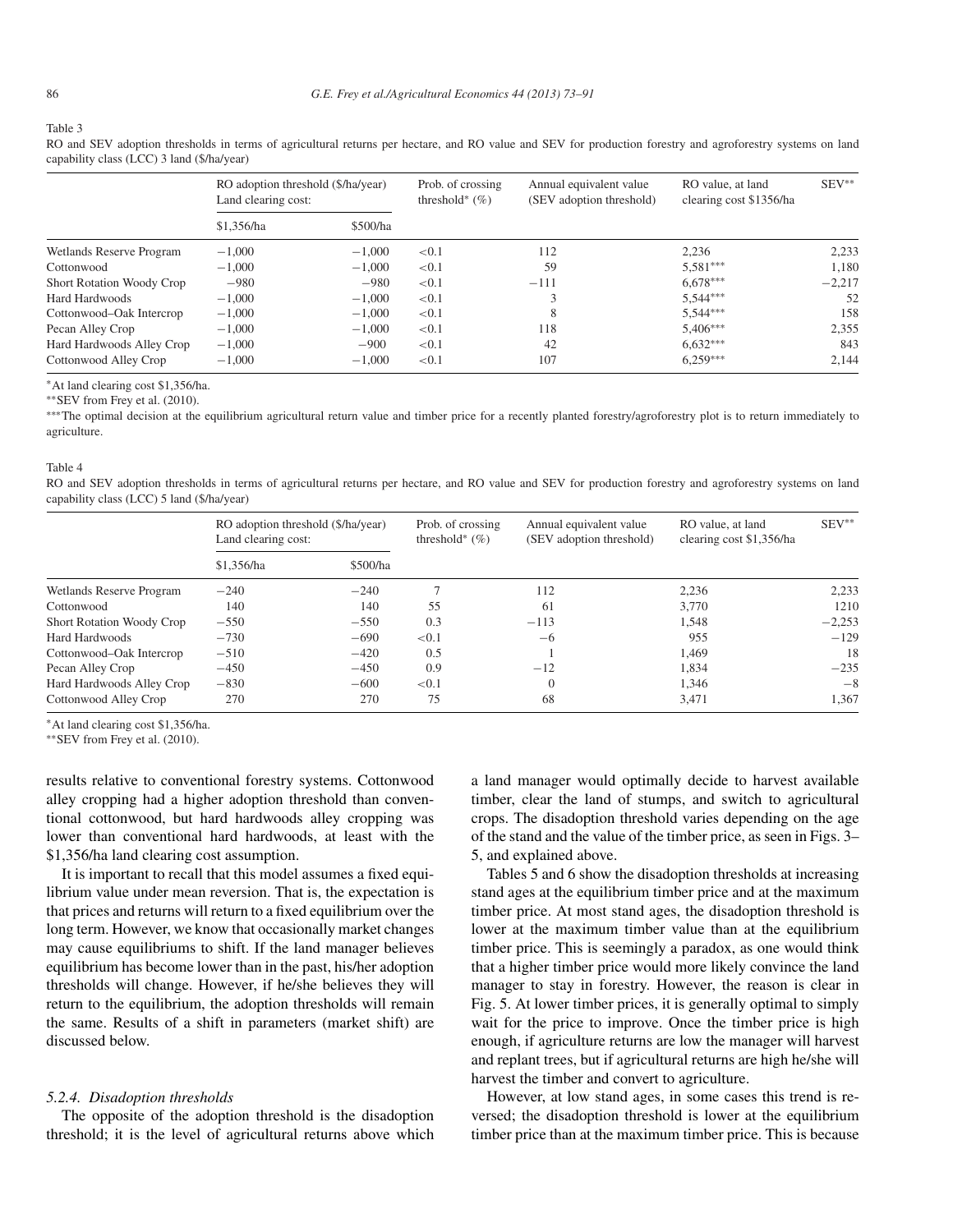# Table 5

Real options disadoption thresholds for production forestry and agroforestry systems on land capability class (LCC) 3 land (\$/ha/year) at various stage ages; Land clearing cost = \$1,356/ha

|                                  |                | RO disadoption threshold (\$/ha/year) Stand age: |        |           |           |                   |
|----------------------------------|----------------|--------------------------------------------------|--------|-----------|-----------|-------------------|
|                                  | 1              | 2                                                | 5      | 10        | 20        | Max. age in model |
| Wetlands Reserve Program*        |                |                                                  |        |           |           |                   |
| At equilibrium timber price      | 800            | 800                                              | 800    | 800       | 800       | 800               |
| At maximum timber price          | 800            | 800                                              | 800    | 800       | 800       | 800               |
| Cottonwood                       |                |                                                  |        |           |           |                   |
| At equilibrium timber price      | 200            | 360                                              | 750    | 800       | 800       | 800               |
| At maximum timber price          | 200            | 390                                              | 130    | 690       | $-420$    | $-420$            |
| <b>Short Rotation Woody Crop</b> |                |                                                  |        |           |           |                   |
| At equilibrium timber price      | $-30$          | $\theta$                                         | $-160$ | <b>NA</b> | NA        | $-160$            |
| At maximum timber price          | 260            | $-100$                                           | $-800$ | <b>NA</b> | <b>NA</b> | $-800$            |
| Hard Hardwoods                   |                |                                                  |        |           |           |                   |
| At equilibrium timber price      | $\overline{0}$ | 40                                               | 80     | 120       | 330       | 800               |
| At maximum timber price          | $\theta$       | 40                                               | $-200$ | $-660$    | $-700$    | $-700$            |
| Cottonwood-Oak Intercrop         |                |                                                  |        |           |           |                   |
| At equilibrium timber price      | $\mathbf{0}$   | $\mathbf{0}$                                     | 370    | 800       | 210       | 800               |
| At maximum timber price          | $\theta$       | 120                                              | $-370$ | 800       | $-660$    | $-660$            |
| Pecan Alley Crop                 |                |                                                  |        |           |           |                   |
| At equilibrium timber price      | $-800$         | $-40$                                            | 800    | 800       | 800       | 800               |
| At maximum timber price          | $-800$         | $-40$                                            | 800    | 800       | 800       | 800               |
| Hard Hardwoods Alley Crop        |                |                                                  |        |           |           |                   |
| At equilibrium timber price      | $-120$         | $-80$                                            | $-80$  | 40        | 80        | 800               |
| At maximum timber price          | $-120$         | $-40$                                            | $-330$ | $-490$    | $-490$    | $-490$            |
| Cottonwood Alley Crop            |                |                                                  |        |           |           |                   |
| At equilibrium timber price      | 30             | 160                                              | 520    | 800       | 800       | 800               |
| At maximum timber price          | 30             | 200                                              | 200    | 780       | $-800$    | $-800$            |

Table 6

Real options disadoption thresholds for production forestry and agroforestry systems on land capability class (LCC) 5 land (\$/ha/year) at various stage ages; Land clearing cost = \$1,356/ha

|                                  | RO disadoption threshold (\$/ha/year) Stand age: |                |        |           |           |                   |
|----------------------------------|--------------------------------------------------|----------------|--------|-----------|-----------|-------------------|
|                                  |                                                  | $\mathfrak{2}$ | 5      | 10        | 20        | Max. age in model |
| Wetlands Reserve Program         |                                                  |                |        |           |           |                   |
| At equilibrium timber price      | 800                                              | 800            | 800    | 800       | 800       | 800               |
| At maximum timber price          | 800                                              | 800            | 800    | 800       | 800       | 800               |
| Cottonwood                       |                                                  |                |        |           |           |                   |
| At equilibrium timber price      | 800                                              | 800            | 800    | 800       | 800       | 800               |
| At maximum timber price          | 800                                              | 800            | 800    | 800       | 800       | 800               |
| <b>Short Rotation Woody Crop</b> |                                                  |                |        |           |           |                   |
| At equilibrium timber price      | 290                                              | 290            | 70     | <b>NA</b> | <b>NA</b> | 70                |
| At maximum timber price          | 520                                              | 100            | $-620$ | <b>NA</b> | <b>NA</b> | $-620$            |
| Hard Hardwoods                   |                                                  |                |        |           |           |                   |
| At equilibrium timber price      | 660                                              | 700            | 800    | 800       | 800       | 800               |
| At maximum timber price          | 660                                              | 740            | 580    | 450       | 660       | 160               |
| Cottonwood-Oak Intercrop         |                                                  |                |        |           |           |                   |
| At equilibrium timber price      | 800                                              | 800            | 800    | 800       | 800       | 800               |
| At maximum timber price          | 800                                              | 800            | 370    | 800       | 370       | 330               |
| Pecan Alley Crop                 |                                                  |                |        |           |           |                   |
| At equilibrium timber price      | 800                                              | 800            | 800    | 800       | 800       | 800               |
| At maximum timber price          | 800                                              | 800            | 800    | 800       | 800       | 800               |
| Hard Hardwoods Alley Crop        |                                                  |                |        |           |           |                   |
| At equilibrium timber price      | 290                                              | 330            | 490    | 780       | 800       | 800               |
| At maximum timber price          | 290                                              | 330            | 210    | 330       | 700       | $-120$            |
| Cottonwood Alley Crop            |                                                  |                |        |           |           |                   |
| At equilibrium timber price      | 800                                              | 800            | 800    | 800       | 800       | 800               |
| At maximum timber price          | 800                                              | 800            | 800    | 800       | 800       | 800               |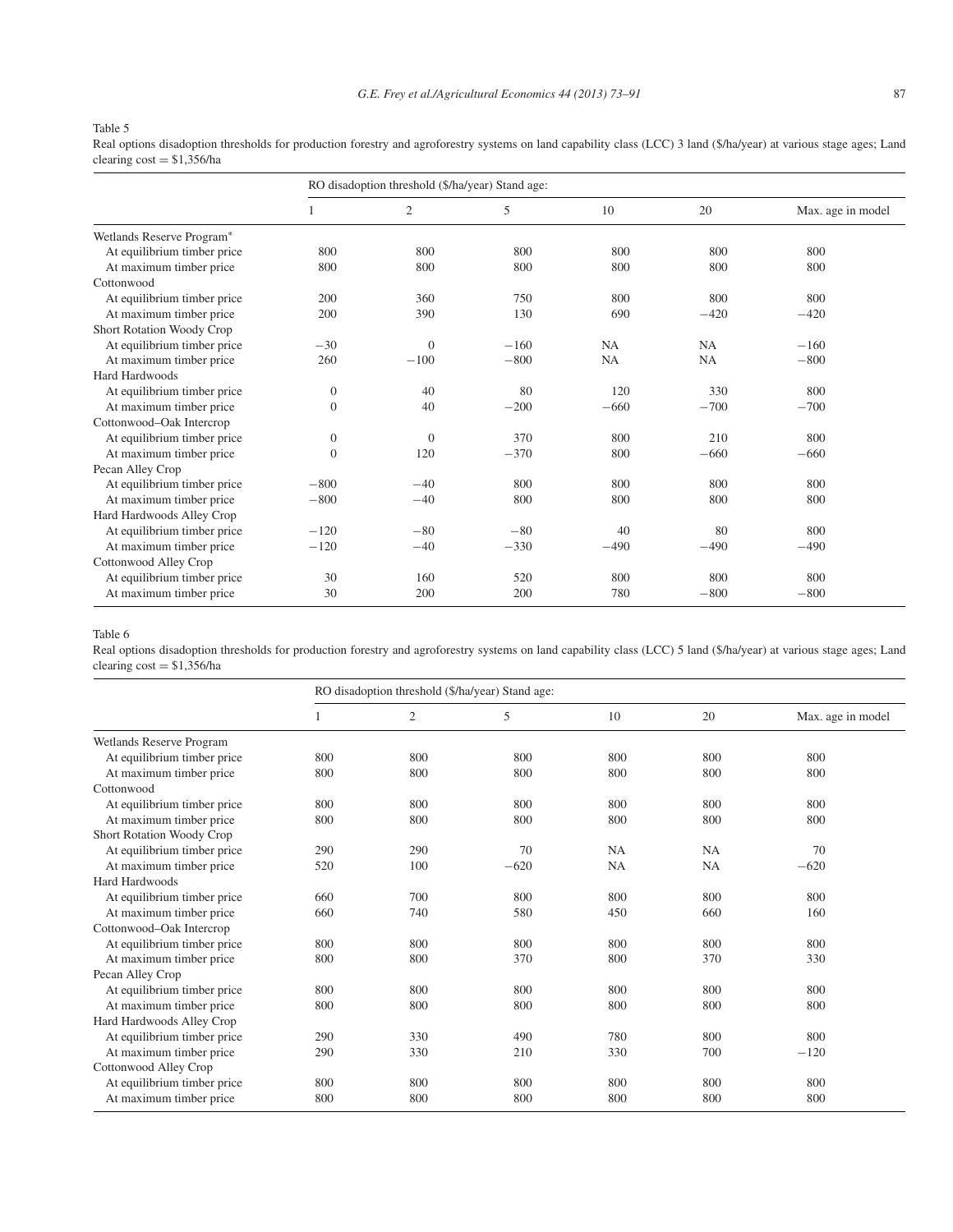at these low stand ages the timber has essentially no value in the present.

It is also important to note that the disadoption thresholds tend to be significantly higher than the adoption thresholds. This means that once a land manager switches into forestry/agroforestry, he/she is less likely to switch back to agriculture than to simply stay in agriculture when he/she is already in agriculture. This is consistent with what we know about option value, given that there are financial barriers to switching between land uses.

Interestingly, the systems with the highest adoption thresholds (most likely to be adopted) are not the same as the systems with the highest disadoption thresholds (least likely to be disadopted). This means that some systems, such as cottonwood and cottonwood alley cropping, which have relatively high adoption thresholds and low disadoption thresholds, are more likely to go back and forth with agricultural land uses. On the other hand, some systems such as pecan alley cropping, are unlikely to be adopted, but once adopted, are unlikely to be disadopted. These tend to be the systems with a higher up-front cost, but higher income in the long term.

#### *5.2.5. Sensitivity analysis with lower land clearing cost*

Because of the high variability of estimates of the land clearing cost, we ran the same models with a lower clearing cost (\$500/ha instead of \$1,356/ha) to test its affect on the results. The affect on the adoption threshold is shown in Tables 3 and 4. In many cases, the change in the adoption threshold was within the range of precision of the model; that is, with the low resolution of the model, we could not detect a change. In the systems for which we could detect a change in the adoption threshold, a reduction in land clearing cost unambiguously, although only slightly, raised the adoption threshold, meaning forestry or agroforestry would be easier to adopt if land clearing costs are lower.

Lowering the land clearing cost had the opposite effect on the disadoption threshold (not shown). The disadoption threshold was unambiguously lower at a lower land clearing cost, meaning it is easier to shift from forestry/agroforestry to agriculture. The change was somewhat larger in magnitude than for the adoption threshold.

These two results are entirely consistent with option value. Land clearing costs are a barrier to switching. When these costs are reduced, it becomes easier to switch between land uses, in either direction. The ultimate effect is to reduce the distance between the adoption and disadoption thresholds.

# *5.3. Market shifts and policy programs*

We utilized the alternative scenarios 1–3 described earlier to simulate the effect of various potential market shifts on adoption and disadoption of forestry on LCC 3 land (see results in Table 7). None of the alternative scenarios affected WRP

| Table 7                                                                        |
|--------------------------------------------------------------------------------|
| Adoption and disadoption thresholds (\$/ha/year) for alternative scenarios 1–4 |

|                                | Adoption<br>threshold | Disadoption<br>threshold,<br>age 10 | Disadoption<br>threshold,<br>max stand age |
|--------------------------------|-----------------------|-------------------------------------|--------------------------------------------|
| Wetlands Reserve Program base  | $-1,000$              | 800                                 | 800                                        |
| Scenario 1                     | $-1,000$              | 800                                 | 800                                        |
| Scenario 2                     | $-1,000$              | 800                                 | 800                                        |
| Scenario 3                     | $-1,000$              | 800                                 | 800                                        |
| Scenario 4                     | $-1,000$              | 800                                 | 800                                        |
| Cottonwood base                | $-1,000$              | 690                                 | $-420$                                     |
| Scenario 1                     | $-100$                | 800                                 | 780                                        |
| Scenario 2                     | $-120$                | 800                                 | 750                                        |
| Scenario 3                     | $-290$                | 800                                 | 690                                        |
| Scenario 4                     | $-80$                 | 800                                 | 800                                        |
| Short Rotation Woody Crop base | $-980$                | <b>NA</b>                           | $-800$                                     |
| Scenario 1                     | $-810$                | <b>NA</b>                           | $-800$                                     |
| Scenario 2                     | $-810$                | <b>NA</b>                           | $-800$                                     |
| Scenario 3                     | $-780$                | NA                                  | $-800$                                     |
| Scenario 4                     | $-980$                | <b>NA</b>                           | 420                                        |
| Hard Hardwoods base            | $-1,000$              | $-660$                              | $-700$                                     |
| Scenario 1                     | $-1,000$              | $-210$                              | $-620$                                     |
| Scenario 2                     | $-1,000$              | $-210$                              | $-620$                                     |
| Scenario 3                     | $-1,000$              | $-160$                              | $-530$                                     |
| Scenario 4                     | $-1,000$              | 800                                 | 800                                        |
| Cottonwood-Oak Intercrop base  | $-1,000$              | 800                                 | $-660$                                     |
| Scenario 1                     | $-1,000$              | 800                                 | $-210$                                     |
| Scenario 2                     | $-1,000$              | 800                                 | $-210$                                     |
| Scenario 3                     | $-1,000$              | 800                                 | $-160$                                     |
| Scenario 4                     | $-1,000$              | 800                                 | 800                                        |
| Pecan Alley Crop base          | $-1,000$              | 800                                 | 800                                        |
| Scenario 1                     | $-1,000$              | 800                                 | 800                                        |
| Scenario 2                     | $-1,000$              | 800                                 | 800                                        |
| Scenario 3                     | $-1,000$              | 800                                 | 800                                        |
| Scenario 4                     | $-1,000$              | 800                                 | 800                                        |
| Hard Hardwoods Alley Crop base | $-1,000$              | $-490$                              | $-490$                                     |
| Scenario 1                     | $-1,000$              | $-250$                              | $-490$                                     |
| Scenario 2                     | $-1,000$              | $-250$                              | $-490$                                     |
| Scenario 3                     | $-1,000$              | $-120$                              | $-410$                                     |
| Scenario 4                     | $-980$                | 800                                 | 800                                        |
| Cottonwood Alley Crop base     | $-1,000$              | 780                                 | $-800$                                     |
| Scenario 1                     | 20                    | 800                                 | 690                                        |
| Scenario 2                     | 0                     | 800                                 | 690                                        |
| Scenario 3                     | $-140$                | 800                                 | 560                                        |
| Scenario 4                     | 230                   | 800                                 | 800                                        |

greatly, because it was modeled as a program without much flexibility in terms of unenrolling.

In comparing the alternative scenarios, there was very little difference in the effect of Scenario 1 (double in timber equilibrium prices) and Scenario 2 (double in timber equilibrium prices and 50% decrease in timber price volatility). The decrease in timber volatility therefore seemed to have little effect on the outcome. In alternative scenarios 1 and 2, an increase in equilibrium timber price did not significantly affect the low adoption thresholds of hard hardwood and nut systems (hard hardwoods, cottonwood–oak intercrop, pecan alley crop, hard hardwoods alley crop) on LCC 3 land. All were still below a 0.1% probability of crossing the threshold in any given year. However, primarily cottonwood/soft hardwood systems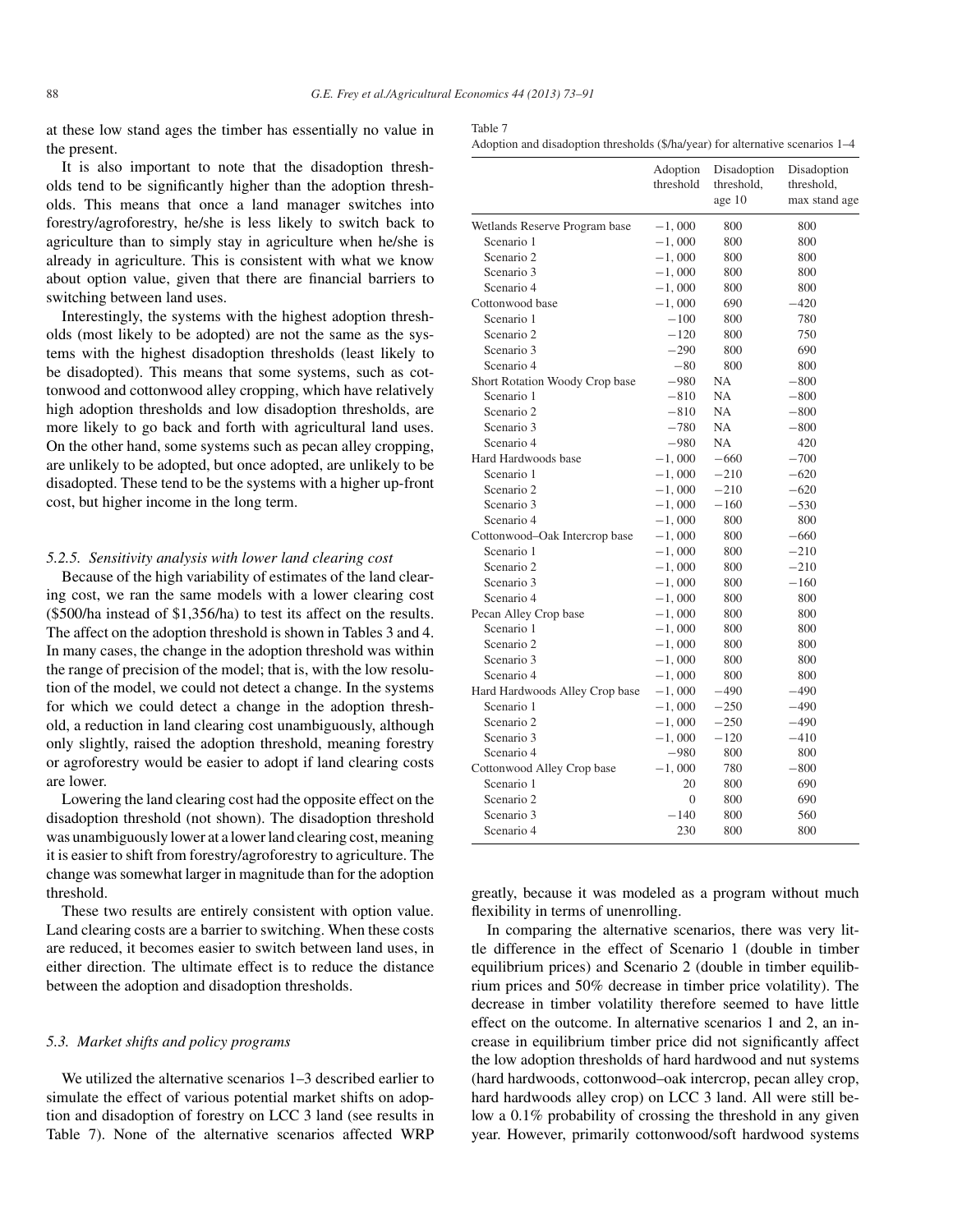(cottonwood, cottonwood alley crop, and to a lesser extent short-rotation woody crops) were affected to a much greater extent. This is may be indicative of the fact that cottonwood systems can take advantage of higher pulpwood prices faster through a pulpwood harvest. In this sense, it is surprising that the short-rotation woody crop model did not perform as much better as the other cottonwood systems.

Scenario 3 (double in timber equilibrium prices and 50% increase in agricultural returns volatility) changes in adoption and disadoption thresholds relative to the base case were generally in the same direction as Scenarios 1 and 2, but somewhat smaller in magnitude. This indicates that the increase in agricultural returns volatility actually had a mitigating effect. More variable agriculture actually favors agriculture.

Disadoption thresholds for Scenarios 1, 2, and 3 were affected more strongly than adoption thresholds for all systems, particularly at older stand ages. In all cases, all three scenarios increased, or kept the same, the disadoption threshold relative to the base case, meaning forestry and agroforestry would be less likely to be disadopted.

Scenario 4 (Table 7) reflected a world with potential conflicting policies: Farm bill payments based on existing policies, which favor agriculture, and possible future market-based payments for carbon and nitrogen, which favor forests. The base case did not include farm bill agricultural payments, so a scenario (which we did not model) similar to the present-day scenario which does include farm bill agricultural payments but no payments for ecosystem services, would favor agriculture more strongly than the base case. However, when payments for ecosystem services are added, forests are more strongly favored than the base case, indicating that these payments could more than counteract farm bill agricultural payments. In fact, these payments have a stronger effect relative to the base case than a doubling of timber price, as in Scenario 2.

# **6. Conclusions**

Previous literature has found that option value can play an important role in land use decisions, demonstrating that flexibility in deciding when to harvest can add significant value to timberlands (Haight and Holmes, 1991; Plantinga, 1998), and that the option value of agriculture is likely to cause farmers to delay reforestation (Behan et al., 2006; Weimers and Behan, 2004). We utilized an RO model to examine the adoption potential and disadoption risk of agroforestry and production forestry in the LMAV and compare to deterministic models. We combine both decisions into one model to include both the option value of agriculture and forestry. Our results confirmed that, in most cases, option value favors agriculture, meaning that farmers will be more hesitant to adopt forestry and agroforestry than is suggested by the purely deterministic model.

There are some limitations to our approach. While including risk in the model more accurately reflects the world that real land managers face, some assumptions must be made to make

the problem tractable. First, we had to limit the number of state variables. This included, for instance, assuming that the sawtimber and pulpwood prices always maintained the same relative values (that is, sawtimber price per ton is always exactly *x* times the pulpwood price). This allowed combining the two variables into one, but ignores cases where the two prices might change differently over time. Second, we created a simple stochastic Ornstein–Uhlenbeck model of how agricultural returns and timber prices evolve over time. Although this model was based on historical data, it may or may not accurately reflect the future risk scenarios that land managers face. Third, while the agricultural returns and timber prices some of the other costs and revenues were assumed to be fixed. The assumed magnitude of these parameters could have an impact on some of the results. We did undertake sensitivity analyses on some of the most important of these parameters, including the cost of clearing land, to test how changes in the parameters affect the results of the model. Fourth, this model is specific to the LMAV, and the soils and markets found there.

The RO model produced some notable results. On the most marginal land, two systems—cottonwood and cottonwood alley cropping—showed more adoption potential than the WRP program. Since we know that the WRP has been adopted by many landowners—totaling over 275,000 ha by 2005 (King et al., 2006), this may be an indicator of potential for adoption of those other systems. On the other hand, anecdotal evidence and the notes of the Delphi panelists indicate that many landowners may adopt WRP because it is a good way to get out of farming altogether, which is a nonmarket value that cannot be modeled in RO, and could make WRP more favorable than agroforestry. On average-quality LMAV land, none of the forestry or agroforestry systems showed potential.

The RO model showed that the option value provided by agriculture outweighs the option value provided by forestry and agroforestry systems, making adoption of forestry and agroforestry less favorable than estimated by deterministic models. However, once adopted, most of the systems had fairly high disadoption thresholds; that is, they were less likely to be disadopted.

We assumed normality in the distribution of agricultural and forestry net returns. Certainly, the magnitude of the changes in the adoption threshold relative to the deterministic model would be sensitive to changes in the distribution of returns. However, based on our work with the underlying models, we are confident that the direction of the change relative to the deterministic model would be fairly robust to changes in the distribution. That is, even if agricultural and forestry net returns are not normal, if their relative variances are similar to what we have estimated, more option value is derived from agriculture than forestry or agroforestry, making them less attractive than capital budgeting models predict.

Policy impacts forestry and agroforestry adoption and disadoption. Our base results above indicate a more pessimistic outlook for forestry and agroforestry adoption for simple financial returns than a simple capital budgeting model would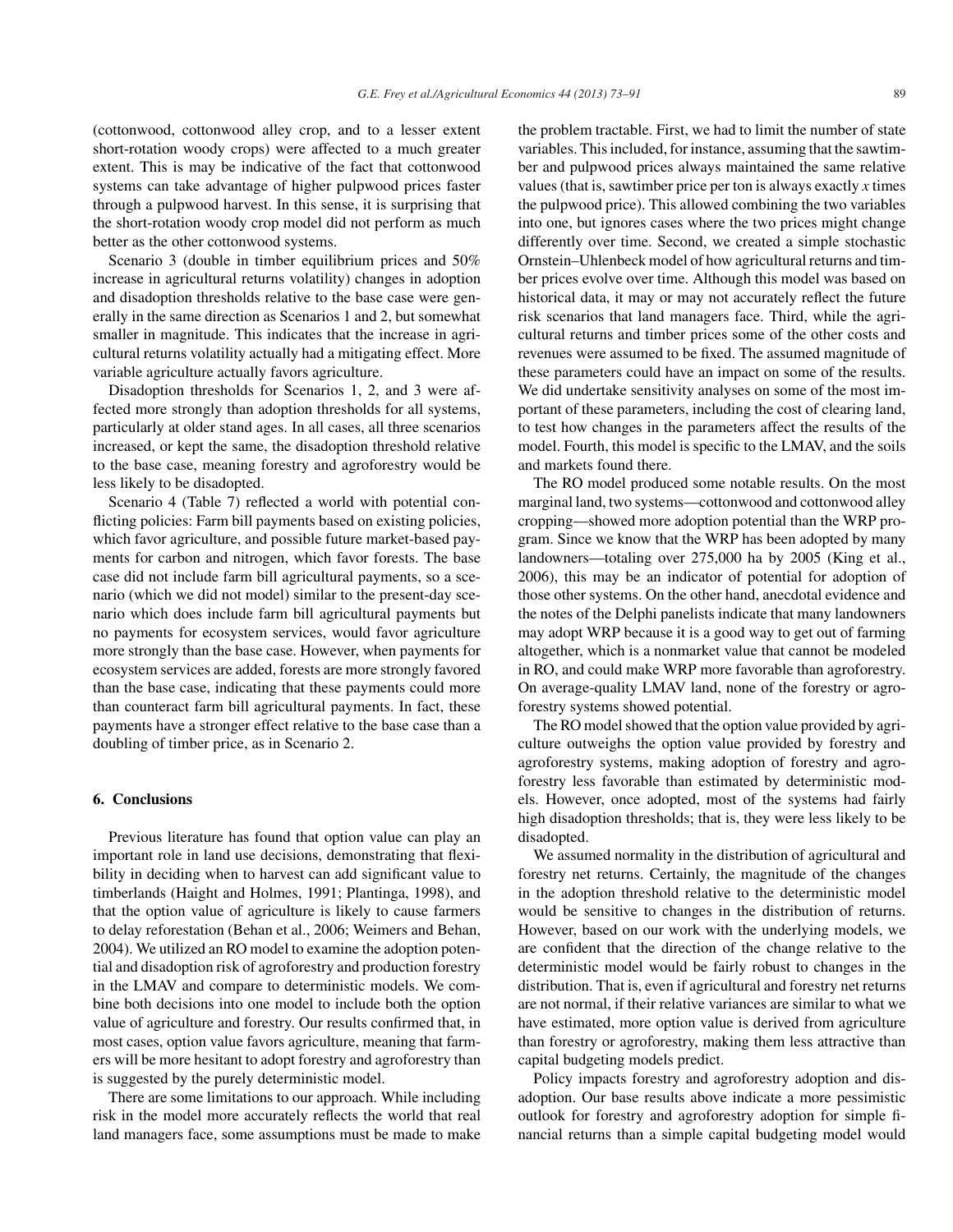indicate. That is to say, left to agricultural and timber markets, unless there is a shift in equilibrium prices, LCC 3 and 5 lands in the LMAV are likely to remain in agriculture. However, if carbon and nitrogen markets emerge, then there is strong potential for forest-based systems on these lands.

We do not see much potential for adoption of agroforestry in large areas or on land that is not marginal for farmers whose principal goal is profit maximization. There was some evidence that agroforestry might be easier to adopt than conventional forestry, but the difference is only slight. Even on marginal private land, WRP is likely to continue to be the principal reforestation program in the LMAV. However, there may still be some small potential for adoption on marginal lands in the LMAV for farmers or landowners who want to practice stewardship or sustainable practices but who do not want to commit to a permanent easement through WRP. These are most likely to be limited-resource farmers or landowners for whom farming is more of a lifestyle than an occupation. Various subsidy programs or other payments for environmental services also could make agroforestry or forestry adoption more likely, essentially paying the difference to convert from the agriculture practices to the forest conservation practices.

#### **References**

- Adams, D., Alig, R., McCarl, B.A., Murray, B.C., 2005. FASOMGHG Conceptual Structure, and Specification: Documentation. Available from http://agecon2.tamu.edu/people/faculty/mccarl-bruce/FASOM.html (accessed February 15, 2012).
- Amacher, G.S., Sullivan, J., Shabman, L., Zepp, L., Groninger, J.W., 1997. Restoration of the Lower Mississippi Delta Bottomland Hardwood Forest: Economic and Policy Considerations. Research Bulletin 185. Virginia Water Resources Research Center, Virginia Tech, Blacksburg, VA.
- Anderson, J.D., Parkhurst, G.M., 2004. Economic comparison of commodity and conservation program benefits: An example from the Mississippi Delta. J. Agric. Appl. Econ. 36(2), 415–424.
- Ares, A., Reid, W., Brauer, D., 2006. Production and economics of native pecan silvopastures in central United States. Agrofores. Syst. 66(3), 205– 215.
- Baker, J. B., Broadfoot, W.M., 1979. A practical field method of site evaluation for commercially important southern hardwoods. General Technical Report, Southern Forest Experiment Station, USDA Forest Service.
- Behan, J., McQuinn, K., Roche, M.J., 2006. Rural land use: Traditional agriculture or forestry? Land Econ. 82(1), 112–123.
- Bessembinder, H., Coughenour, J.F., Seguin, P.J., Smoller, M.M., 1995. Mean reversion in equilibrium asset prices—Evidence from the futures term structure. J. Finance 50(1), 361–375.
- Cao, Q.V., Durand, K.M., 1991. A growth and yield model for improved eastern cottonwood plantations in the Lower Mississippi Delta. Southern J. Appl. Forest. 15(4), 213–216.
- Dalkey, N., Helmer, O., 1963. An experimental application of the Delphi method to the use of experts. Manage. Sci. 9(3), 458–467.
- Dosskey, M.G., Bentrup, G., Schoeneberger, M., 2012. A role for agroforestry in forest restoration in the Lower Mississippi Alluvial Valley. J. Forest. 110(1), 48–55.
- ERS (Economics Research Service), 2009. Agricultural Resource Management Survey (ARMS). USDA Economic Research Service, Washington, DC. Available from http://www.ers.usda.gov/Briefing/ARMS/ (accessed January 15, 2009).
- Frey, G.E., 2009. Economic Analyses of Agroforestry Systems on Private Lands in Argentina and the USA. Doctoral dissertation, NC State University, Raleigh, NC. Available from http://www.lib.ncsu.edu/ resolver/1840.16/3444 (accessed January 12, 2011).
- Frey, G.E., Mercer, D.E., Cubbage, F.W., Abt, R.C., 2010. Economic potential of agroforestry and forestry in the Lower Mississippi Alluvial Valley with incentive programs and carbon payments. Southern J. Appl. Forest. 34(4), 176–185.
- Gardiner, E.S., Stanturf, J.A., Schweitzer, C.J., 2004. An afforestation system for restoring bottomland hardwood forests: Biomass accumulation of Nuttall oak seedlings interplanted beneath eastern cottonwood. Restor. Ecol. 12(4), 525–532.
- German, L., Mowo, J. Kingamkono, M., 2006. A methodology for tracking the "fate" of technological interventions in agriculture. Agr. Human Values 23(3), 353–369.
- Goodwin, B. K., Ker, A.P., 2002. Modeling price and yield risk. In: Just, R.E. Pope, R.D. (Eds.), A Comprehensive Assessment of the Role of Risk in U.S. Agriculture. Kluwer Academic Publishers, Boston, pp. 289–323.
- Groninger, J.W., 2005. Increasing the impact of bottomland hardwood afforestation. J. Forest. 103(4), 184–188.
- Haight, R.G., Holmes, T.P., 1991. Stochastic price models and optimal tree cutting: Results for loblolly pine. Nat. Resour. Model. 5(4), 423– 443.
- Huang, C.H., Bates, R., Kronrad, G.D., Cheng, S.L., 2004. Economic analyses of sequestering carbon in loblolly pine, cherrybark oak, and northern red oak in the United States. Environ. Manage. 33, 187–189.
- Hussain, A., Munn, I.A., Grado, S.C., West, B.C., Jones, W.D., Jones, J., 2007. Hedonic analysis of hunting lease revenue and landowner willingness to provide fee-access hunting. Forest Sci. 53(4), 493–506.
- Ibendahl, G., 2008. An accounting tradeoff between WRP and government payments. Southern Agricultural Economics Association Annual Meeting, February 2–6, 2008, Dallas, TX.
- Insley, M., Rollins, K., 2005. On solving the multirotational timber harvesting problem with stochastic prices: A linear complementarity formulation. Am. J. Agric. Econ. 87(3), 735–755.
- Isik, M., 2006. Implications of alternative stochastic processes for investment in agricultural technologies. Appl. Econ. Lett. 13(1), 21–27.
- King, S.L., Keeland, B.D., 1999. Evaluation of reforestation in the Lower Mississippi River Alluvial Valley. Restor. Ecol. 7(4), 348–359.
- King, S.L., Twedt, D.J., Wilson, R.R., 2006. The role of the wetland reserve program in conservation efforts in the Mississippi River Alluvial Valley. Wildlife Soc. Bull. 34(4), 914–920.
- Kiptot, E., Hebinck, P., Franzel, S., Richards, P., 2007. Adopters, testers or pseudo-adopters? Dynamics of the use of improved tree fallows by farmers in western Kenya. Agric. Syst. 94(2), 509–519.
- LA DAF (Louisiana Department of Agriculture and Forestry), 2008. Louisiana Quarterly Report of Forest Products. Louisiana Department of Agriculture and Forestry, Baton Rouge, LA. Available from http://www. ldaf.state.la.us/portal/Offices/Forestry/ForestryReports/QuarterlyReportof ForestProducts/tabid/451/Default.aspx (accessed January 15, 2009).
- Llewellyn, D.W., Shaffer, G.P., Craig, N.J., Creasman, L., Pashley, D., Swan, M., Brown, C., 1996. A decision-support system for prioritizing restoration sites on the Mississippi River Alluvial Plain. Conserv. Biol. 10(5), 1446–1455.
- LMVJV (Lower Mississippi Valley Joint Venture), 2002. Conservation Planning Atlas, Volume 1. Lower Mississippi Valley Joint Venture, Vicksburg, MS. Available from http://www.lmvjv.org/cpa\_volume1.htm (accessed April 30, 2008).
- Miranda, M.J., Fackler, P.L., 1997. CompEcon Toolbox for Matlab. Available from http://www4.ncsu.edu/∼pfackler/compecon/toolbox.html (accessed January 12, 2011).
- Miranda, M.J., Fackler, P.L., 2002. Applied Computational Economics and Finance. NetLibrary, Inc. edition, MIT Press, Cambridge, MA.
- MSU (Mississippi State University), 2008. Delta 2009 Planning Budgets. Budget Report 2008-06, Mississippi State University—Department of Agricultural Economics, Starkville, MS.